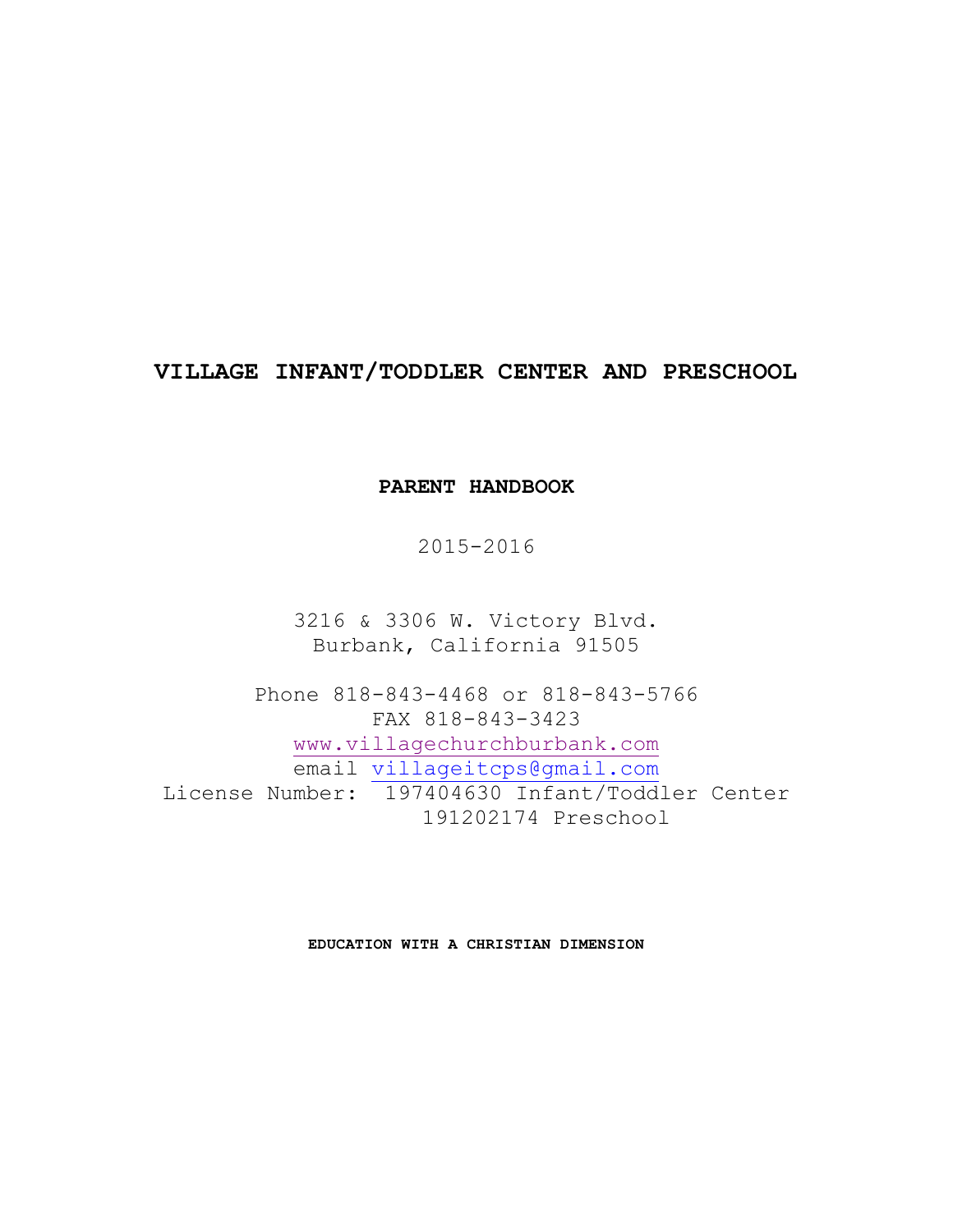# **TABLE OF CONTENTS**

| WELCOME and MISSION STATEMENT       | 4           |
|-------------------------------------|-------------|
| PHILOSOPHY and BELIEF SYSTEM        | 5           |
| CODE OF ETHICS                      | 6           |
| ADMISSION POLICY                    |             |
| Who is enrolled?                    | 7           |
| Enrollment Procedure                | 7           |
| Required Forms                      | 8           |
| Custodial Arrangements for Children | 8           |
| TUITION'S and FEES                  |             |
| Registration Fee                    | 9           |
| Re-registration Fee                 | 9           |
| Tuition and Late Fees               | $\mathsf 9$ |
| Returned Checks                     | $\mathsf 9$ |
| Withdrawal and Refund               | 9           |
| Payments made                       | 10          |
| Scholarships                        | 10          |
| Absences                            | 10          |
| DAILY PROCEDURES                    |             |
| Sign In and Sign Out                | 11          |
| Illness or Unable to Attend         | 11          |
| Health Check                        | 11          |
| Toys from Home                      | 11          |
| NUTRITION                           |             |
| Snacks                              | 12          |
| Lunches                             | 12          |
| <b>Bottles</b>                      | 12          |
| NAP TIME                            | 13          |
|                                     |             |
| POLICIES and PROCEDURES             |             |
| Clothing                            | 14          |
| Backpacks and Book Bags             | 14          |
| Health Issues                       |             |
| Illness<br>Communicable Diseases    | 15<br>15    |
| Head Lice Infestation               | 15          |
| Medications                         | 16          |
| Accidents and Injuries              | 16          |
| Discipline                          | 17          |
| Mandatory Child Abuse Reporting     | 17          |
|                                     |             |

| EMERGENCY PREPAREDNESS    |  |
|---------------------------|--|
| Fire and Earthquake Drill |  |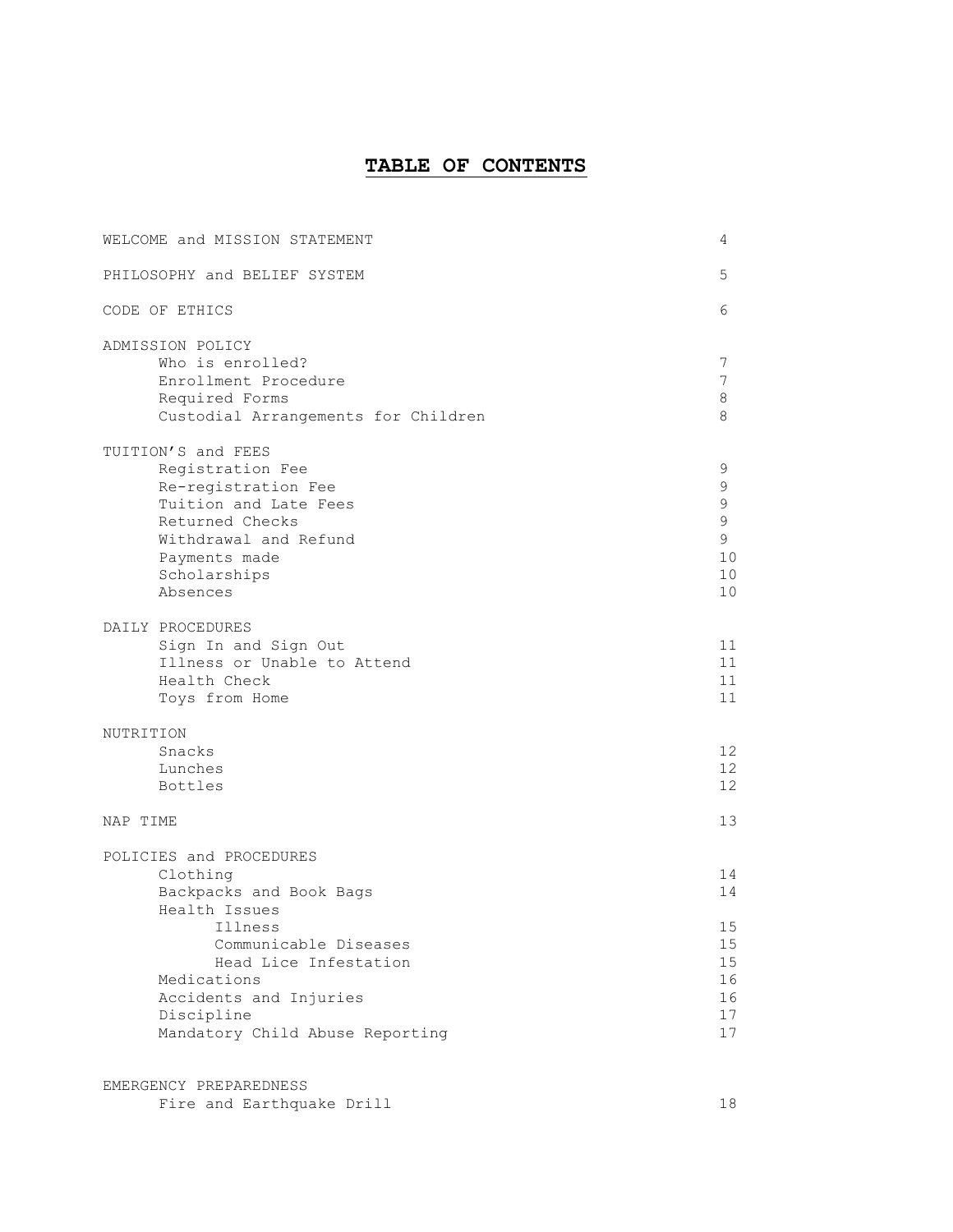| Stormy Weather<br>Children's Release<br>Emergency Kits                                                                                                                                                                                                                     | 18<br>18<br>18                                                 |
|----------------------------------------------------------------------------------------------------------------------------------------------------------------------------------------------------------------------------------------------------------------------------|----------------------------------------------------------------|
| SPECIAL DAYS and PROGRAMS<br>Chapel<br>Birthdays<br>Curriculum Night<br>Class Pictures<br>Parent-Teacher Developmentals<br>Christmas Program<br>Pre-K Farewell Night<br>ESPECIALLY FOR PARENTS<br>Newsletters<br>Other Forms of Communications<br>Volunteers<br>Complaints | 19<br>19<br>19<br>19<br>20<br>20<br>20<br>21<br>21<br>21<br>21 |
| APPENDIX I - EVACUATION PLAN - AN OVERVIEW                                                                                                                                                                                                                                 | 22                                                             |
| APPENDIX II - PLAYGROUND SAFETY                                                                                                                                                                                                                                            | 23                                                             |
| APPENDIX III - RIGHTS OF CHILDREN                                                                                                                                                                                                                                          | 24                                                             |
| APPENDIX IV - RIGHTS OF LICENSING AGENCY                                                                                                                                                                                                                                   | 25                                                             |
| APPENDIX V - FEE SCHEDULE                                                                                                                                                                                                                                                  | 26                                                             |
| APPENDIX VI - HOLIDAY SCHEDULE                                                                                                                                                                                                                                             | 27                                                             |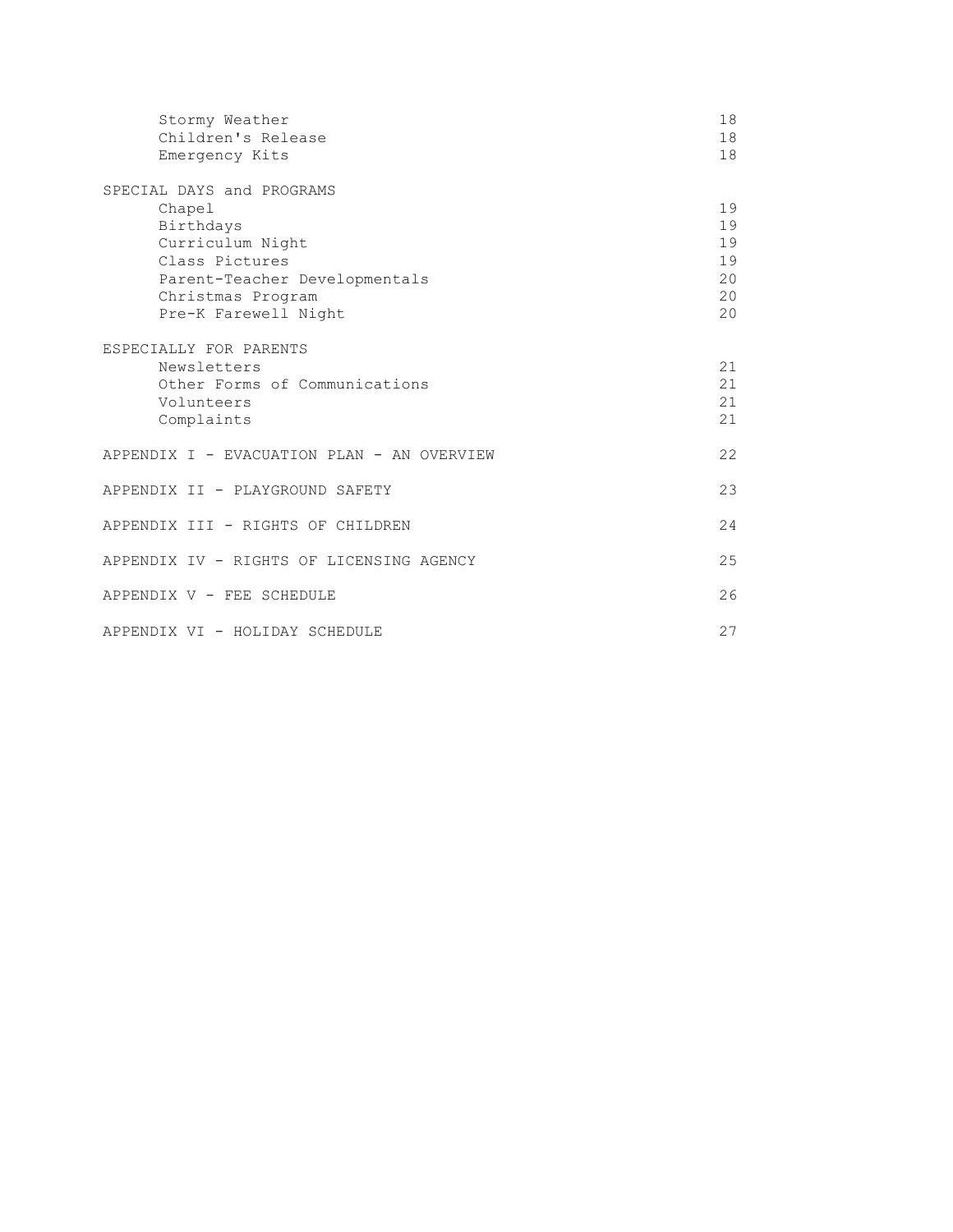## **WELCOME**

## **THE CHILDREN AND PARENTS OF VILLAGE INFANT/TODDLER CENTER AND PRESCHOOL**

We thank and praise the Lord that your family is part of our "Family". It is a privilege to have you entrust to us your most precious treasure - YOUR CHILD. We desire to make this an enjoyable, enriching experience, physically, socially, and mentally - but also spiritually. We want you to know that you and your child have been prayed for before you came. We lift up to the Lord your child, your family, the staff, the Centers and our day's activities. Also the Elder Board prays for our Centers on a daily basis. We look forward to your sharing your particular gifts with us as we help your precious child grow spiritually, mentally, physically, emotionally and socially.

This Handbook has been prepared to acquaint all the Parents with the Mission, Philosophy, and general Policies and Procedures of the Village Infant/Toddler Center and Preschool ("Center's"). We hope this information will help the Parents and the Staff to work together so that the Center's will operate smoothly and efficiently for the benefit of the children and to the Glory of God. Please become familiar with the contents of this Handbook. We will need to change and update it periodically, and the input of the parents is welcomed and appreciated.

May we rely on the power and presence of the Holy Spirit as we work with your child and you. If there are any questions, please do not hesitate to call or make an appointment to talk with us. We are here to help you. The most important teacher your child will ever have is you. We anticipate great blessings as we grow and are knitted together in the love of God!

#### **OUR MISSION STATEMENT**

The mission of Village Infant/Toddler Center and Preschool of Burbank, California is to facilitate the growth of young children spiritually, mentally, emotionally, socially and physically to their full potential in a Christcentered environment.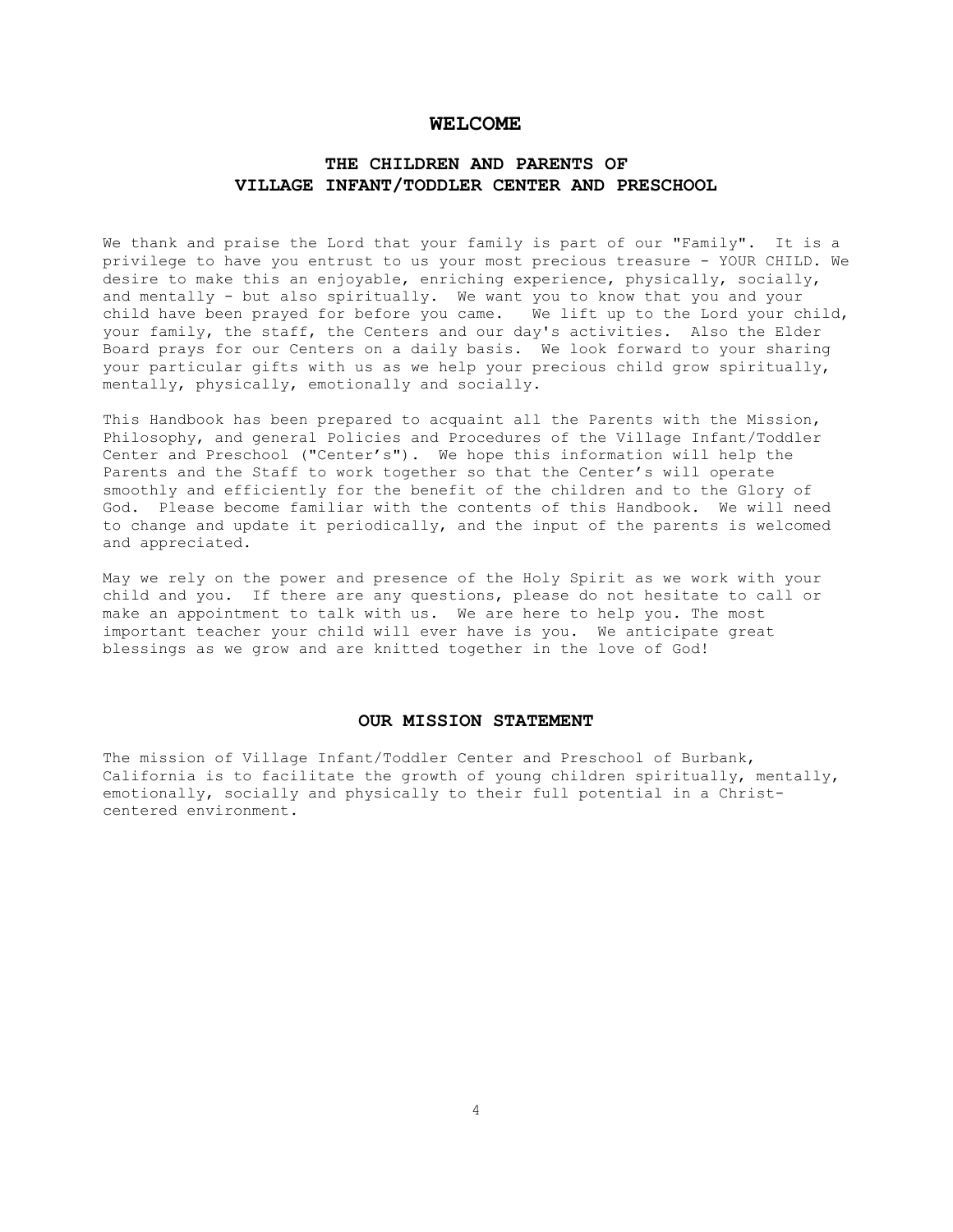## **OUR PHILOSOPHY**

It is our foundational belief that children are a gift of God with abundant potential and abilities. With this in mind the total child, spiritual, emotional, physical, social and mental is encouraged and nurtured in a Christcentered atmosphere.

The teachers facilitate learning by providing a stimulating, hands-on, experiential environment. The child is led to try and experience as much as he/she is developmentally able. The goal is to empower the child to become more independent and able to make choices; in this way fostering an "I CAN do" selfimage, as well as helping the child feel he/she has some control over his/her environment. It means that the process in which the child is engaged is more important than the product, in short, the child will not bring home "perfect" papers, but what is brought home will be his/her work.

There will be many opportunities to play - for child's work is his/her play and his/her play is his/her work. A child when asked, "What did you do today?" will mostly answer, "Oh, I played." In this type of atmosphere learning is fun and will be a lifetime adventure.

Parent participation is welcomed, appreciated and an integral part of the program. Some of the ways this can be carried out is by the parent sending ingredients, helping with cooking or art projects, coming on field trips, or sharing his/her area of expertise. In this way the parent will feel he/she has an impact on the daily curriculum.

All this is done in a loving, nurturing, safe atmosphere, where even though there is much freedom there is an underlying structure with boundaries that will ensure the safety of each child.

#### **OUR BELIEF SYSTEM**

Our beliefs are as follows:

- 1. We believe the Bible is the inspired Word of God.
- 2. We believe in the Triune God: the Father; Jesus, His Son; and the Holy Spirit.
- 3. We believe that Jesus Christ is Savior and Lord, and that each person is invited to have a personal relationship with Him.
- 4. We believe that the Holy Spirit is the power and presence of God in our lives.
- 5. We believe that prayer is our communication with God and His communication with us.
- 6. We believe that children are a gift from God.

The children will be taught Bible stories and prayer in accordance with the doctrine of Village Church, where the Infant/Toddler Center and Preschool is held. The beliefs and practices of other Christian and non-Christian faith traditions will, of course, be genuinely respected.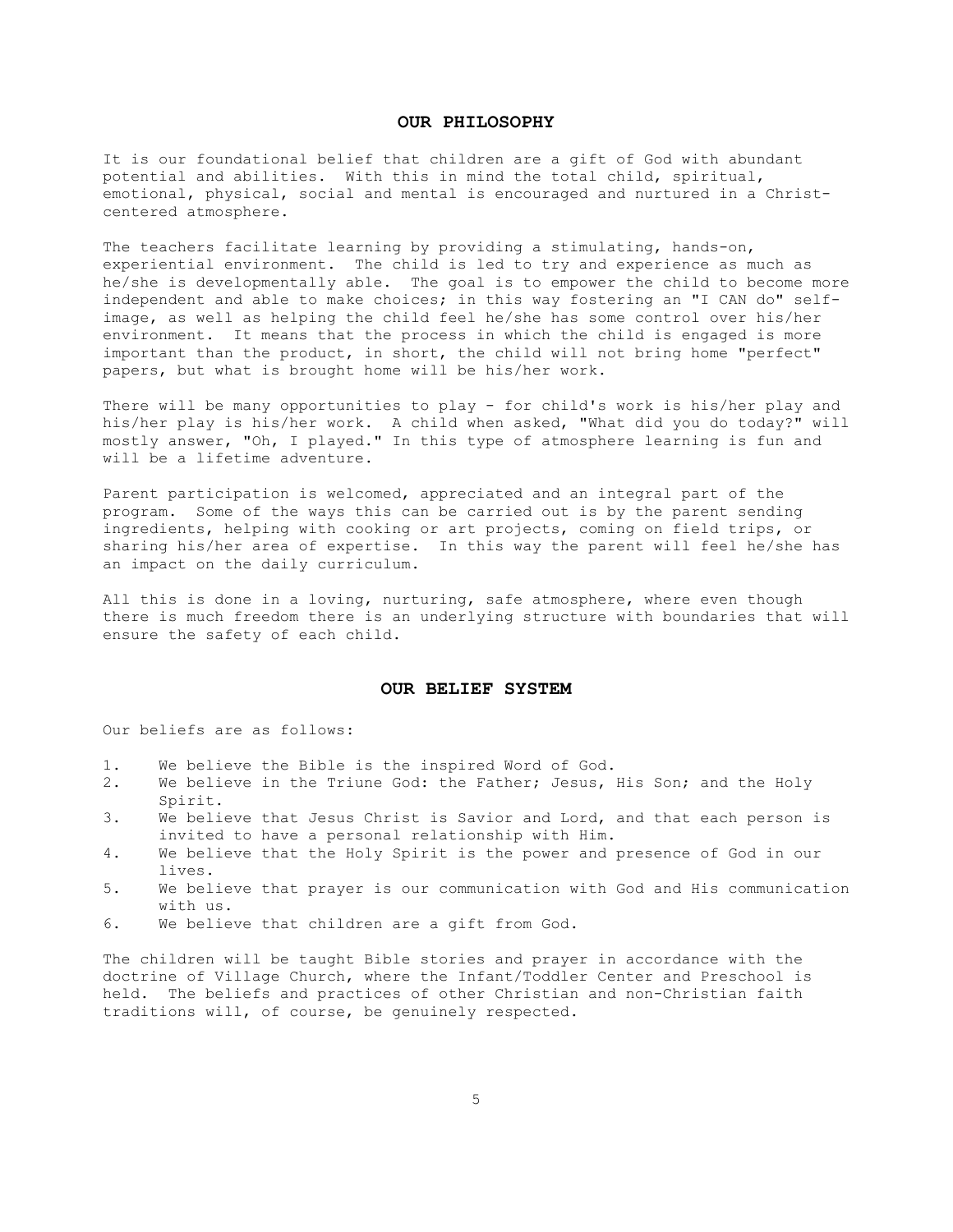## **CODE OF ETHICS**

#### **CODE OF ETHICS FOR THE CHRISTIAN TEACHER**

Christ charged His disciples with the Great Commission, "Go, Teach!" Since the beginning of Christianity, education has been one of the most important missions of the church. Its success depends upon the professional competence and, above all, the commitment of the teacher to Jesus Christ.

This Code of Ethics is a concise description of the person who is growing in faith, hope and love of Christ. It specifies the attitude and the practice of the Christian teacher in relation to the student, the parent, the community and the profession.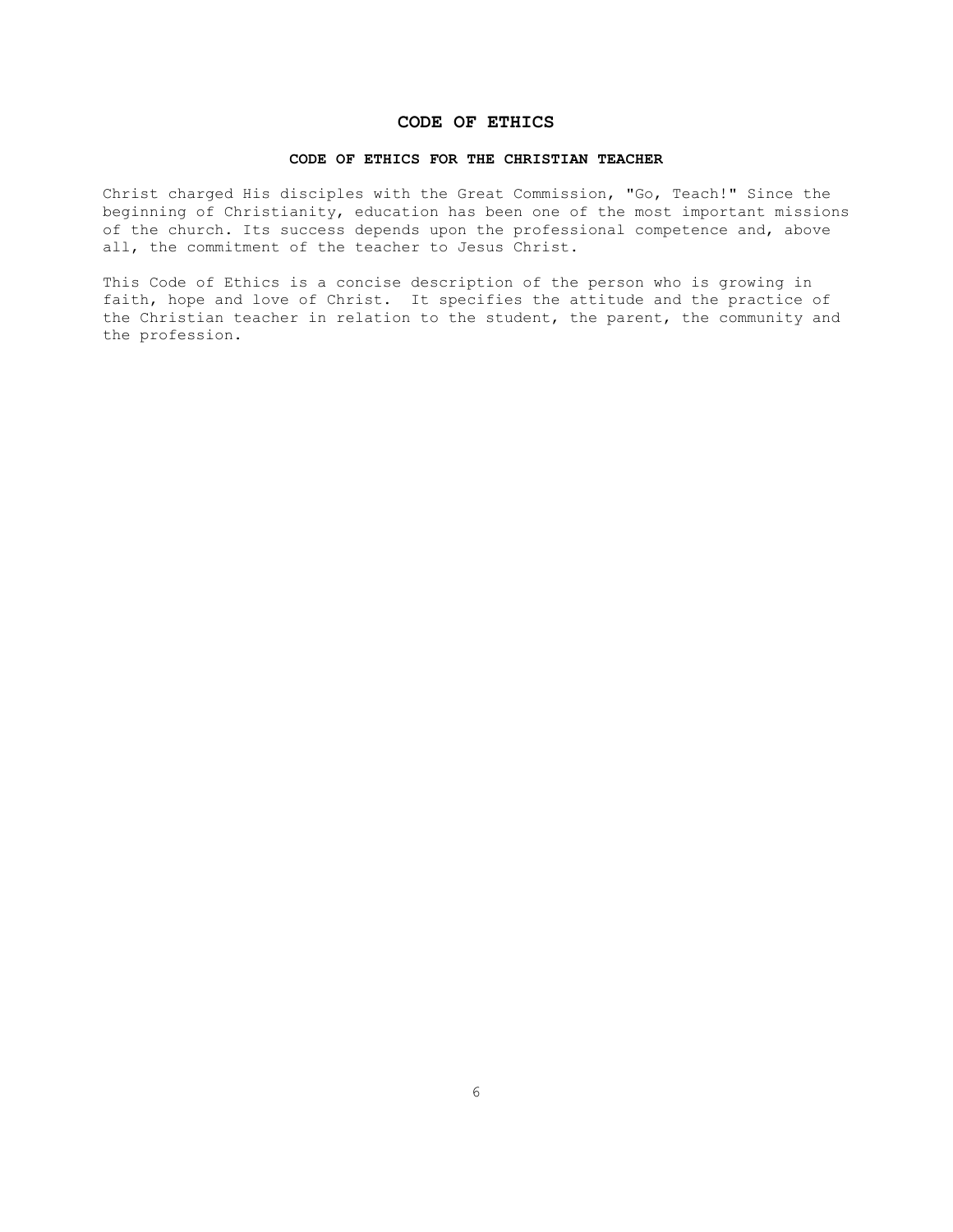## **ADMISSION POLICY**

Priority is given to children already attending Village Infant/Toddler Center and Preschool, then to children of the members of Village Church, and then to siblings of children at Village Christian Schools. Village Infant/Toddler Center and Preschool admits all children of any race, creed, color, and national or ethnic origin in accords to all the rights and privileges, and inclusion in the programs and activities generally available to the children at the Centers.

## **WHO IS ENROLLED?**

Village Infant/Toddler Center and Preschool is a Christian Center and is part of the community service and outreach of Village Church. It is for children whose parents desire a warm, loving, Christ-centered program. The Center is open to any child from the age of 6 weeks to entering Kindergarten, who are in good physical and emotional health.

#### **ENROLLMENT PROCEDURE**

- 1. In order to register a meeting with the Director, parent(s) and child to be enrolled is required. We believe the child needs to see where he/she will attend and meet the Director and teachers.
- 2. A non-refundable registration fee and first 2 weeks tuition is required. Registration is for that particular school year from September through August. Children entering Village Infant/Toddler Center and Preschool during the year must re-register to continue for the next year.
- 3. All forms must be completed, before a child enters the Centers. These forms must be renewed and filed with the Director as requested. **PARENTS MUST KEEP THE CENTERS INFORMED OF ANY CHANGES OF ADDRESS, PHONE NUMBERS, WHO IS AUTHORIZED TO PICK-UP THE CHILD AND EMERGENCY INFORMATION**!
- 4. Enrollment is complete when the forms are turned in, the registration fee, and first month tuition are paid.
- 5. The child should visit for ½ a day with one or both parents before their first school day.

Parents may be asked to stay with the child during the first few days during the adjustment period if the Director/Teacher feels it will be helpful for the child.

We reserve the right to ask parents to remove a child if the child is not ready for the program yet or if the parents do not abide by the policies outlined in this Handbook.

#### **REQUIRED FORMS**

The following list of FORMS is required to insure your child the maximum protection and to comply with the state licensing standards. The following forms MUST BE COMPLETED AND RETURNED BY THE FIRST DAY OF SCHOOL OR YOUR CHILD WILL NOT BE ADMITTED.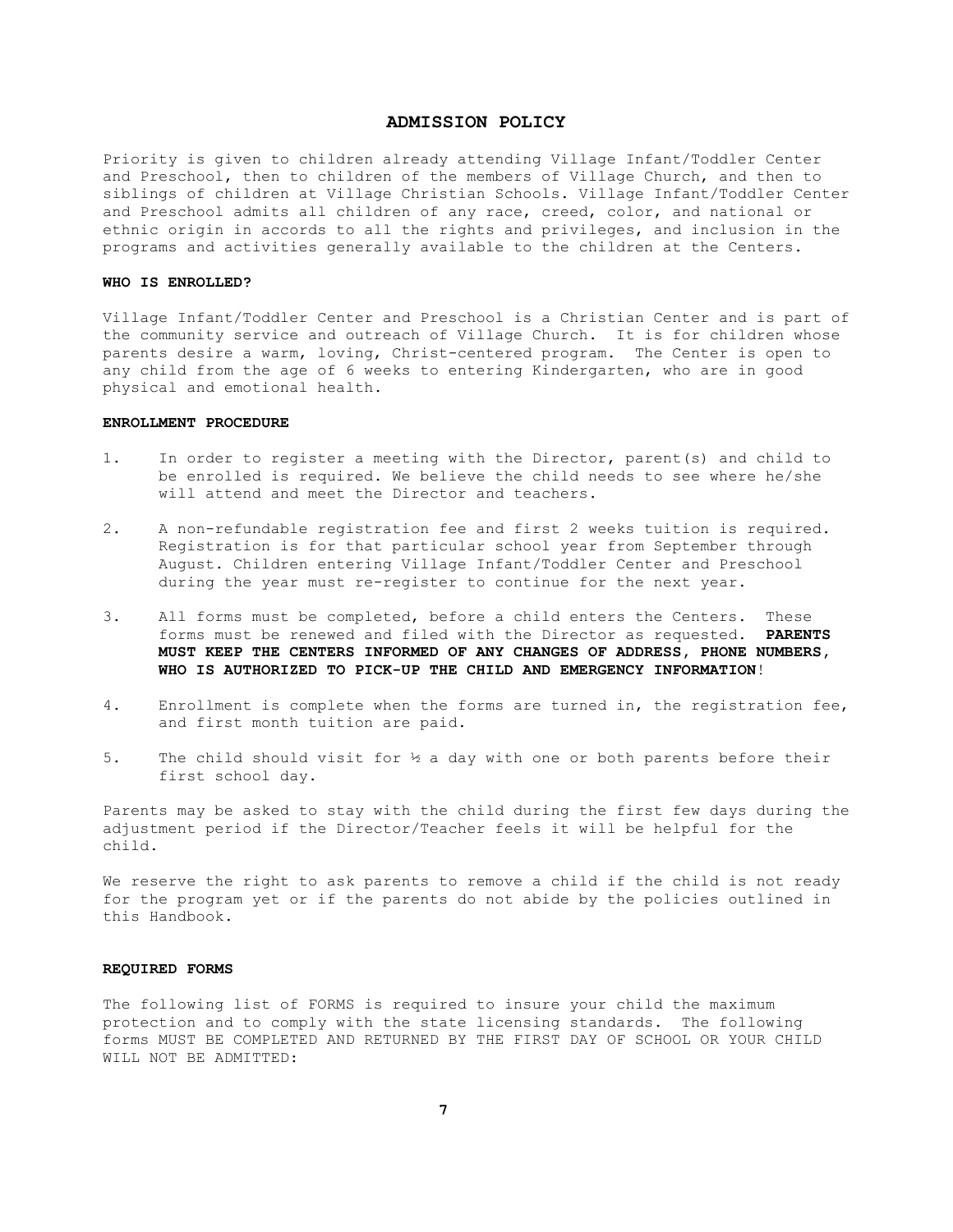## **INFANT/TODDLER CENTER AND PRESCHOOL:**

- 1. Identification and Emergency Forms
- 2. Physician's Report signed by the doctor
- 4. Medical Consent<br>5. Parents Right's
- 5. Parents Right's
- 6. Consent to Photograph and Release of Liability Form
- 7. Health History
- 8. Signed receipt of the Child Abuse Prevention Pamphlet.
- 9. Emergency Release Form
- 10. St. Joseph Hospital Form
- 11. Signed receipt for Parent Handbook
- 12. Personal Rights Form
- 13. Child's Preadmission Health History-Parent's Report
- 14. Liability Release
- 15. Walking Permission Slip
- 16. Admissions Agreement
- 17. Application for Enrollment
- 18. Needs and Service plan (Infant/Toddler Program only)

#### **CUSTODIAL ARRANGEMENTS FOR CHILDREN**

Village Infant/Toddler Center and Preschool honors the decision of the Courts of California in custody issues. We must have a copy of the custodial rights/arrangements on file in order to uphold them. Submit in writing any information essential for the Centers to know in relation to the custodial arrangements for a child. These would include but are not limited to the following:

- 1. To whom may the Centers release the child and, if appropriate, for what purpose?
- 2. Who is permitted to attend parent conferences and/or review the child's records?
- 3. To whom copies of Newsletters, written information about our programs, etc. are to be sent? Information will be sent to both parents if requested.
- 4. Who is to be called in case of an emergency, or for a conference as related to behavior?

If double reporting is requested, please submit the names, addresses and phone numbers of both parents.

The Director will call the police if a non-custodial parent attempts to pick-up a child in violation to the court documents we have on file.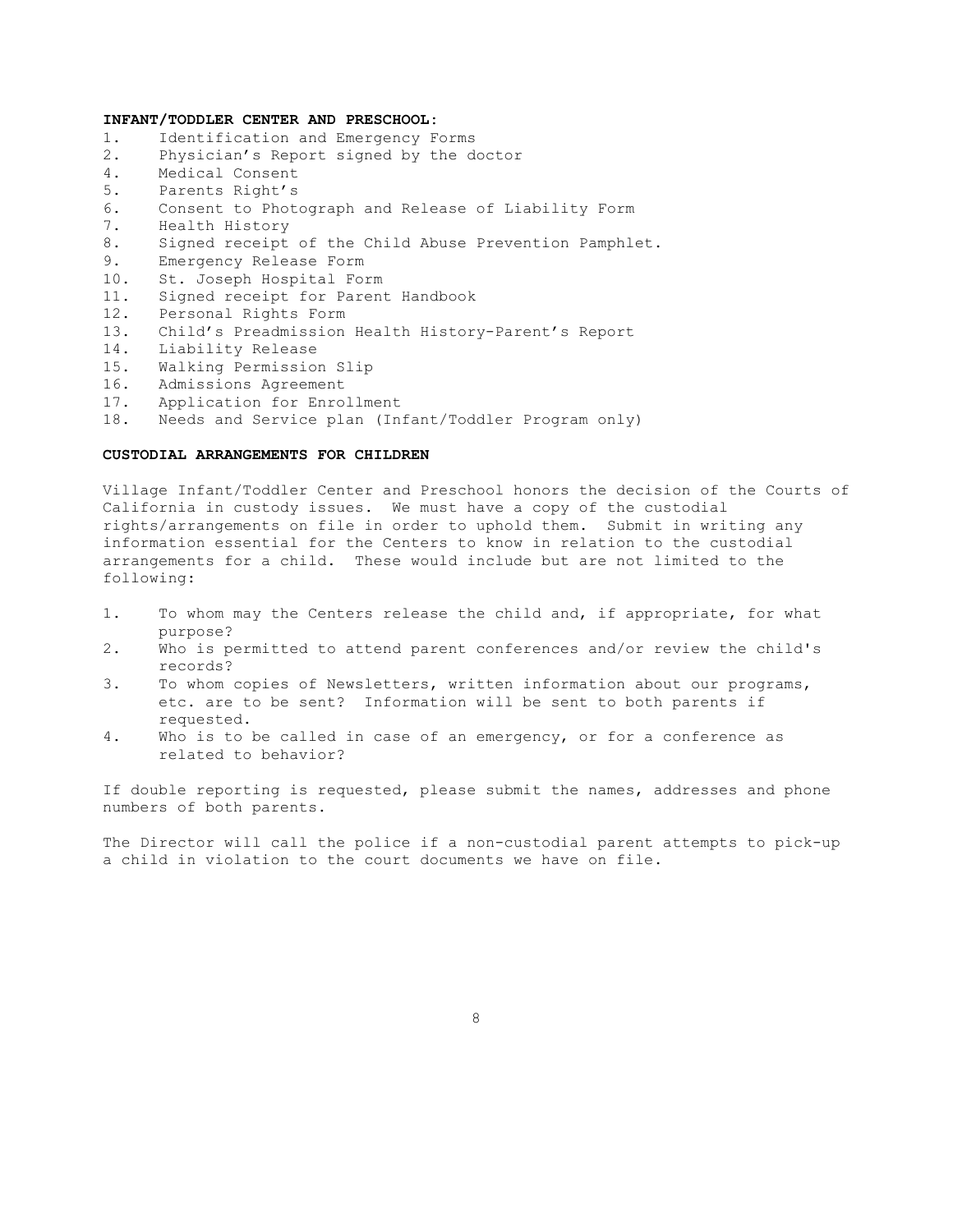## **TUITION'S AND FEES**

The registration fees and tuition we receive throughout the year and the fundraisers we have finance our Centers. We desire to be good stewards of these funds and wish to operate the best program within our budget. To do this successfully we rely on tuition to be paid on time. I am sure you can appreciate our situation.

#### **REGISTRATION FEE**

A non-refundable registration fee is due upon the acceptance of your child into our program.

#### **RE-REGISTRATION FEE**

A non-refundable re-registration fee is due March  $1^{st}$  of each year to guarantee your child's spot for the following September (school year).

#### **TUITION AND LATE FEES**

Tuition is paid in advance and is due on the first of the month. An additional \$25.00 fee will be charged if the tuition is paid after the **10th of the month.**  If the 10th falls on a holiday or weekend, payment is due the last working day before the 10th. Payments postmarked the 10th or brought in after hours will be considered late and will be charged a late fee. We understand that there may be a time when due to situations beyond your control tuition cannot be paid or only a partial payment may be paid. In times like this, the Elder Board must approve any special arrangements for payment.

If the parent is more than 30 days delinquent in paying tuition, the child will be dropped from our program. Notification will be made on past due accounts and those past 60 days will be given to a collection agency.

#### **RETURNED CHECKS**

If the bank returns any check there will be a \$25 fee charged. Once this has happened we will insist on cash, money order or a certified check for payment of tuition.

### **WITHDRAWAL FROM THE CENTER AND REFUND**

It is mandatory that you **notify us in writing at least 30 days in advance**, if you are going to withdraw your child. You will be responsible for paying the whole 30 days once the letter is received in the office. Prepaid tuition will be 100% refunded if a child is withdrawn as long as 30 days written notice has been given, not including the registration fee.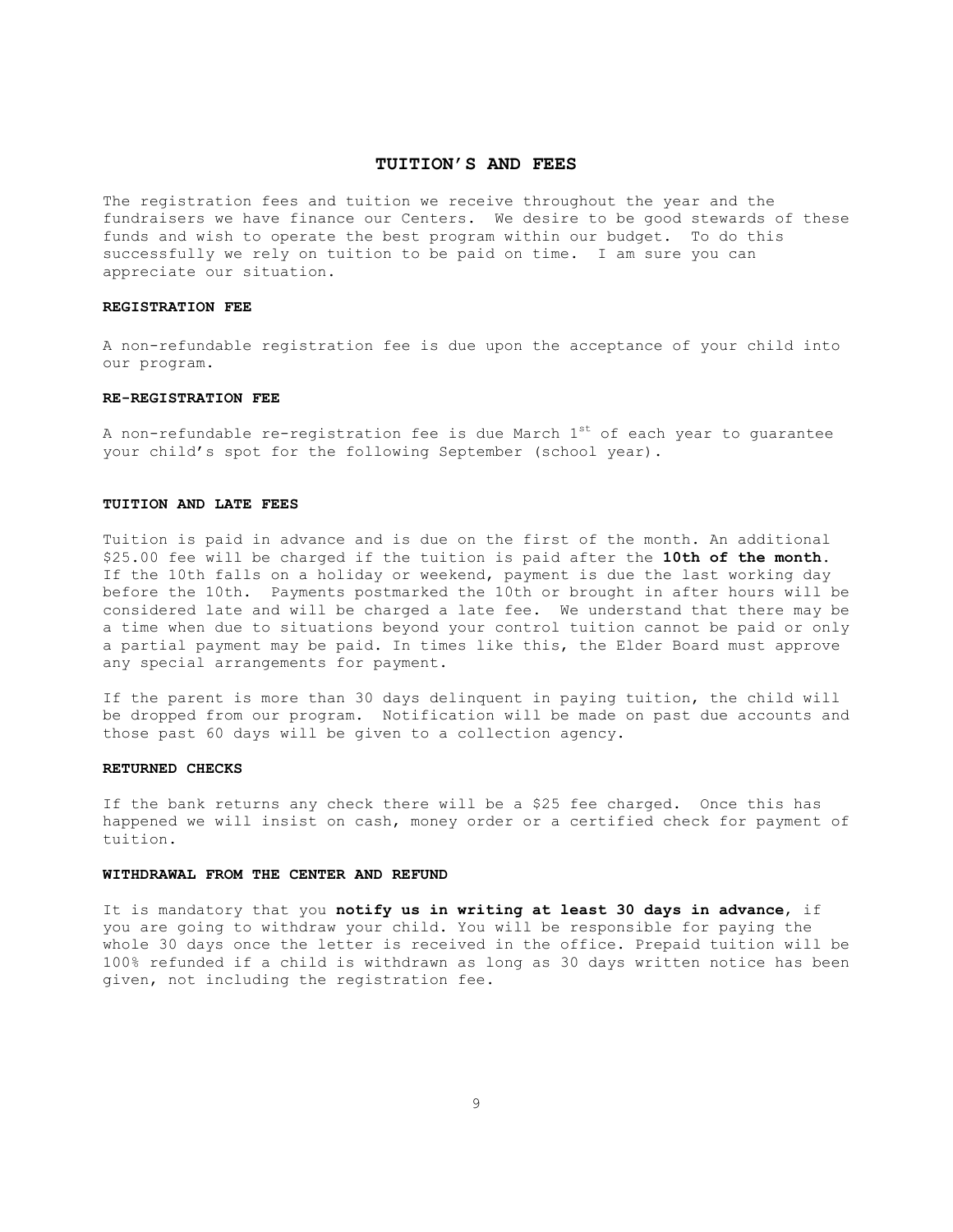### **PAYMENTS MADE IN THE FOLLOWING MANNER**

- 1. Make the checks or money orders payable to Village Infant/Toddler Center or Village Preschool
- 2. Attach the registration fee to the enrollment forms and submit them to the Director.
- 3. Payments may be given directly to the Director or sent to Village Infant/Toddler Center 3216 W. Victory Blvd. Burbank, CA 91505 or Village Preschool 3306 W. Victory Blvd. Burbank, CA 91505.

#### **SCHOLARSHIPS**

Scholarships are available for families needing assistance with tuition. Parents may request a scholarship application form from the Director. The application, copies of pay stubs and a letter of request are to be submitted to the Director. These will be presented to the Elder Board who will review each request. The parent requesting financial assistance will be notified of the decision within one month of submitting a request.

#### **ABSENCES**

Our Center's budget runs on a 12 month-yearly tuition rate. As mentioned before, we desire to operate the best program at the lowest monthly rate. In order to do this, we can give no credit for absence due to illness.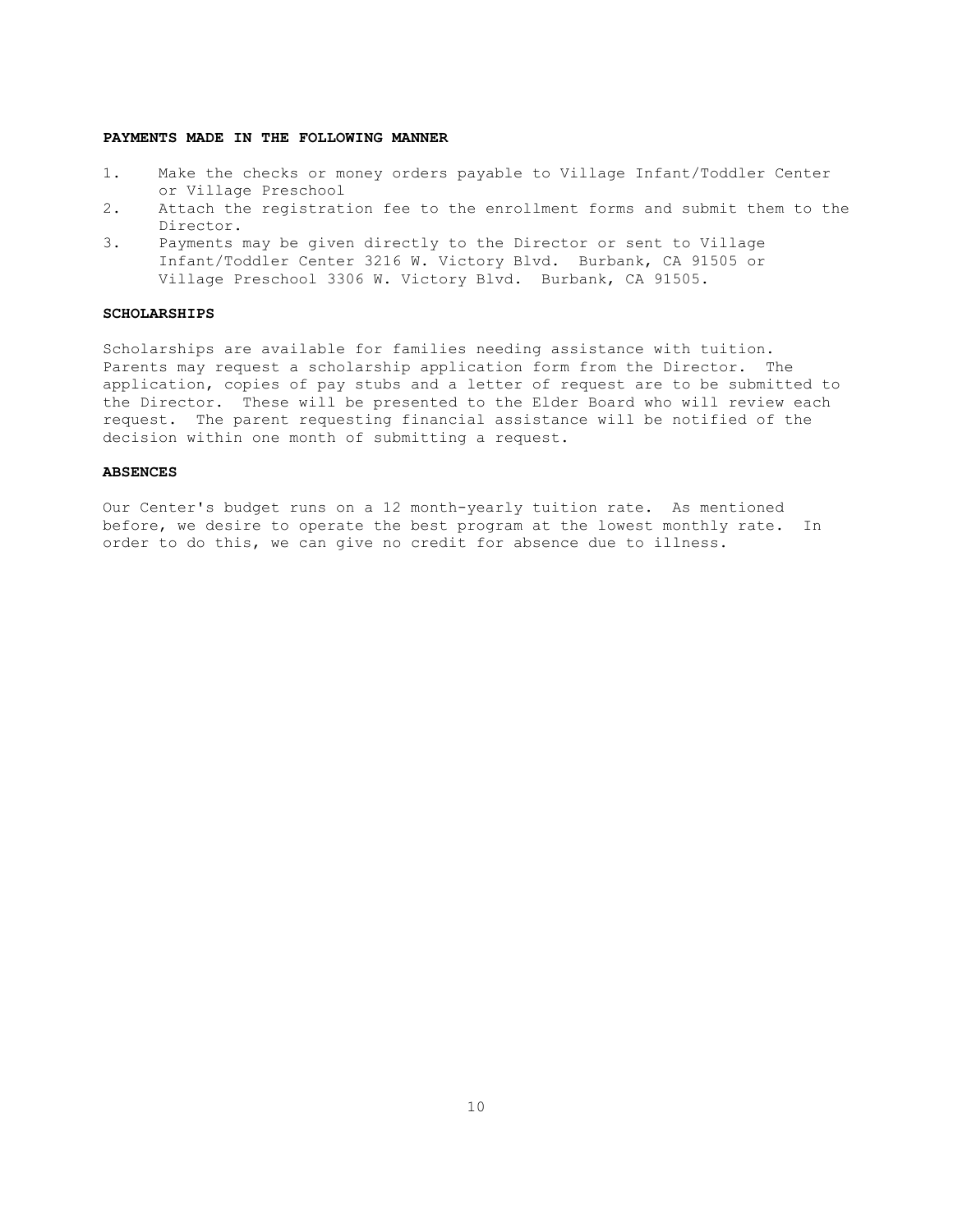#### **SIGN IN AND SIGN OUT**

A reliable adult must bring the child and pick the child up from the Centers. The child will not be released to anyone under the age of 18 and who is not listed on our records as the authorized person to pick up the child. A child must never come to the Centers or leave the Centers on his/her own. An authorized adult must accompany the child.

When the child is brought to the Centers, the State of California requires that all children be signed in and out each day with the full signature, not just initials, of the person bringing or picking up the child. Failure to sign-in or sign-out will result in a call to the parents to return to sign them in or out.

A handwritten note may give permission for another person to pick up your child for a limited time. Permission may be faxed to the Centers. We will ask for photo identification if the person who is picking up your child is unknown to us. This is for your child's protection.

If for any reason you are unable to pick up your child at the usual time, please call and let us know so we can reassure your child that you are on the way. There is a late pick-up charge of \$2.00 per minute and the parent will be billed for this charge.

#### **ILLNESS OR NOT ABLE TO ATTEND**

If your child is not able to attend the Center on a particular day, PLEASE NOTIFY us by 8:30 in the morning. We appreciate knowing if a child is ill, we will pray for your child during our Group Times. Notify us if your child has a communicable disease so we may notify the other parents of the children who have been exposed.

#### **HEALTH CHECK**

The State of California requires that the person bringing the child to school remain until the child is accepted. No child shall be accepted without contact between the school staff and the person to insure there are no obvious signs of illness. For the health of your child and those at the Centers we want to make sure all of the children arrive in good health and not feverish, have an excessively runny nose, rashes, open sores, etc.

#### **TOYS FROM HOME**

We encourage the children to play with the toys we provide at the Centers. Toys from home can get lost, broken, or not shared with other children causing many tears.

Some children like to bring a cuddle toy as a security to help them adjust to their new environment. This is permissible and encouraged. Make sure it is labeled.

There will be times we ask for certain toys or objects from home, which enhance our area of discovery. Make sure these are labeled with your child's name. Place small toys or objects in a zip lock plastic bag.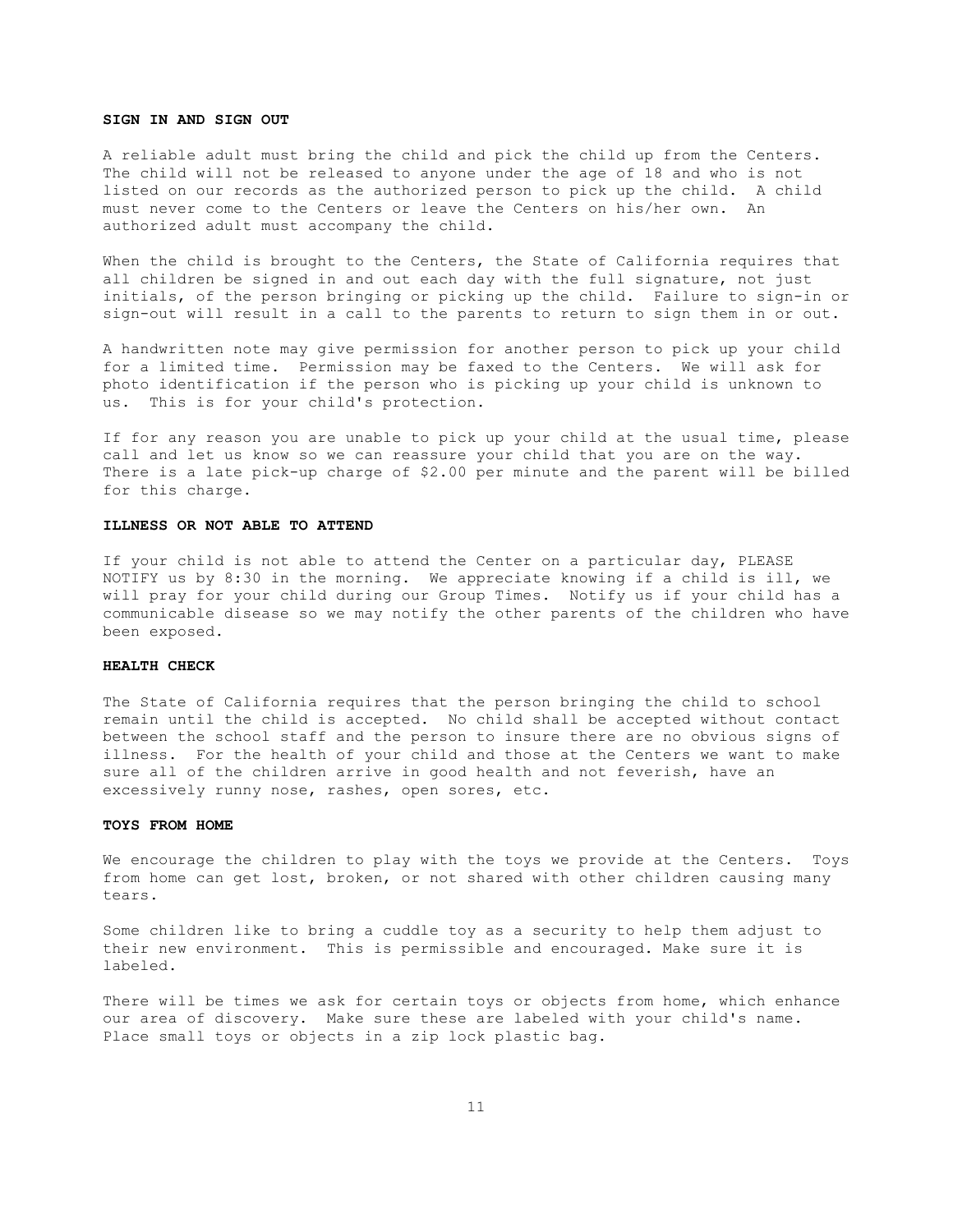## **NUTRITION**

#### **SNACKS**

Our two snacks, in the morning and afternoon, are nutritious with crackers, cheese, fruit, and/or vegetable. Children may not bring their own snack. There is a tentative Snack Schedule posted in the preschool office. **If your child has a food allergy, please let us know what it is so we make sure not to serve him/her that particular food.** Children with allergies will also be given an allergy bracelet to wear everyday while attending school. Parents are responsible for picking the bracelet up in the morning to put on their child and returning it to the office at the end of the day. If a bracelet is lost a \$25.00 fee will be charge to replace it. We know that children are learning to eat a variety of foods. Some that we serve may not be familiar to them. We encourage the children to try a bit for every year he/she is old. Many times children have been surprised using this method of trying, that they like a food they thought they would not like.

## **LUNCHES**

Sack lunches are brought to school each day. The Center's have microwaves for heating lunches. Please pack silverware and napkins in your child's lunch everyday. Also, there are several days throughout the year when we, as a project, prepare a meal.

### **BOTTLES**

Bottles should be brought from home already mixed and ready to serve for our Infant/Toddler Program. Breast milk bottled can be brought and stored up to 3 days in our freezer before using.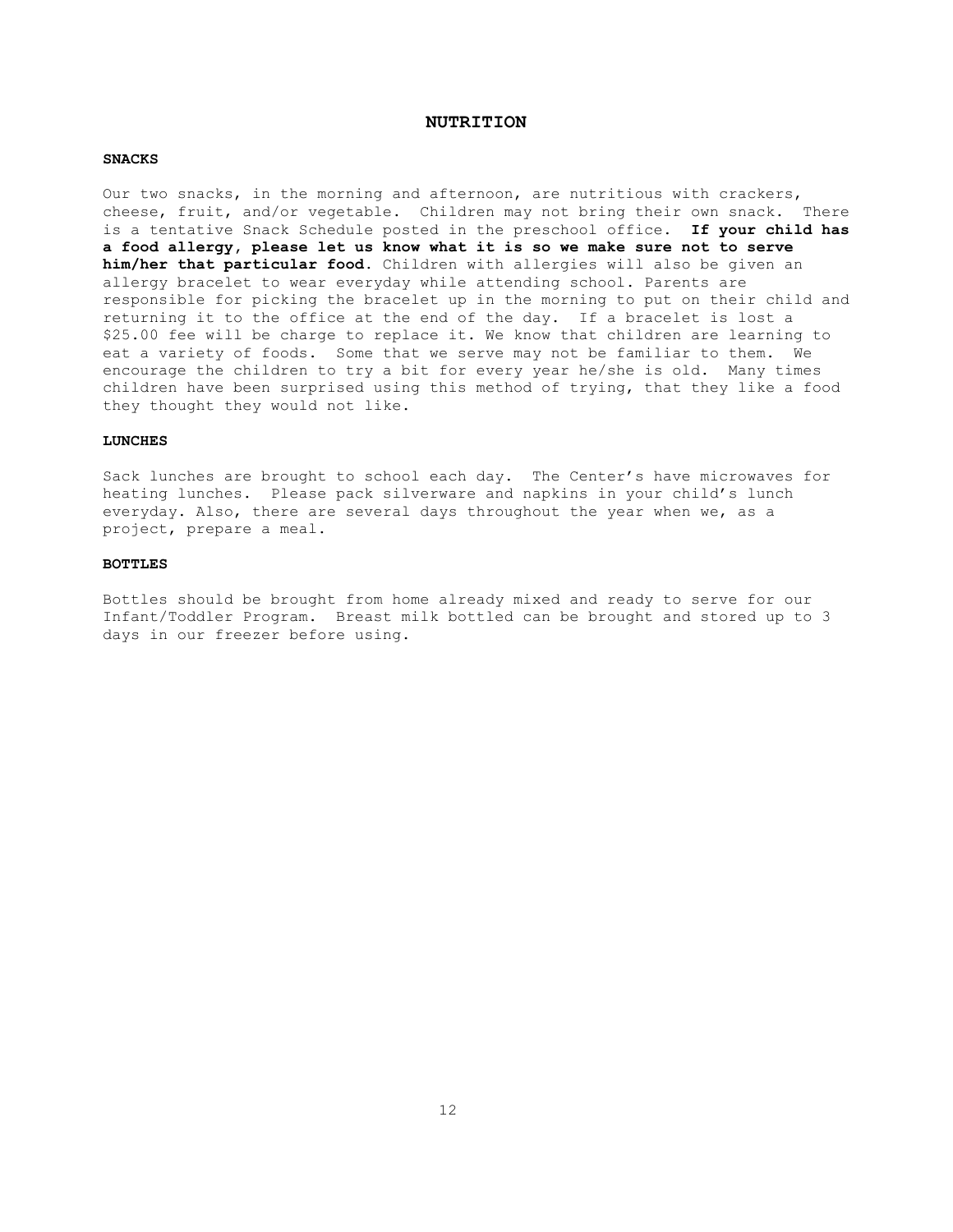## **NAP TIME**

A quiet naptime is required for all children remaining in the Centers between 1:00 and 3:00 P.M. Village Toddler Center and Preschool provides a cot for each child. Parents are to send a sheet and blanket each Monday which will be sent home each Friday along with a school provided sheet to be washed and returned on the following Monday. In our infant program each child has there own crib. In our toddler program children are provided a crib in which naps are taken. In our Infant/Toddler program our teachers wash the sheets and blankets.

Quiet naptime means no talking or making noise that will disturb the other children. Disruptive children will be moved to another room. Children are asked to stay on their cots during naptime even if they do not sleep. Quiet soothing music will be played during naptime. We limit trips to the restroom to those who have a true need.

Special care is taken to observe that children do not have small items that may be swallowed or put in the ear or nose, such as hair barrettes or toy pieces.

We ask children to remove their shoes during naptime and put them in the shoe bin. We ask them to keep their socks on in case we have to evacuate the Centers quickly in an emergency.

Children are placed head to toe so they are not breathing on each other's faces.

Our goal is for each child to feel comfortable and safe during naptime. We are sensitive to children who need a special item such as a favorite blanket or soft toy at naptime. However, if a child uses a "comfort" item in a disruptive way, we may ask the parent to keep it at home.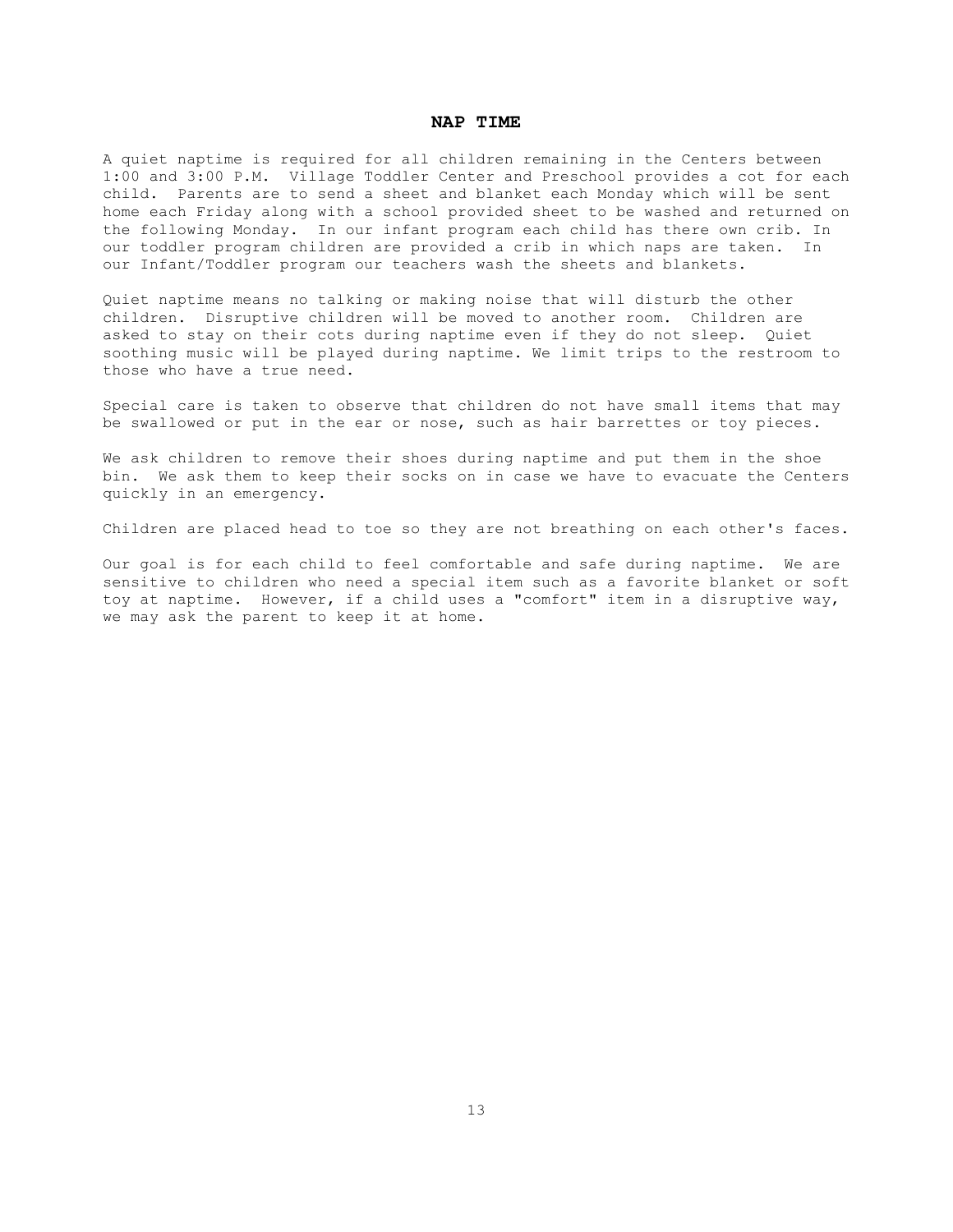## **POLICIES AND PROCEDURES**

## **CLOTHING**

The following are some guidelines for dressing your child for a day at our Center:

- 1. Have your child wear clothing that is appropriate for our many physical and often times messy activities.
- 2. Children should wear clothing they can manage themselves. Please send your child in simple clothing that is free of complicated fastenings.
- 3. Clothing should be washable and sturdy.
- 4. Be sure to send your child with a sweater or a jacket even on the first sunny autumn days. A bright and sunny day may turn cloudy and cool before you arrive to pick up your child.
- 5. We reserve the right to question improper clothing worn to school.
- 6. **Label all outer garments, including jackets, sweaters, and other items that may be removed during the day.**
- 7. We keep all unlabeled and unclaimed clothing in our "Lost and Found" bin for one month. After that time, we donate the article of clothing to charity.
- 8. Shoes should be securely fastened to the foot.
- 9. Shoes should have good traction (no slick soles).
- 10. Shoes with closed toes protect your child's feet.
- 11. Send an extra pair of clothes. Include underwear, socks, shirt, and pants appropriate for the season, which we can keep here in case of an accident. Send this extra clothing in a labeled zip lock bag so we can send the soiled clothing home in the bag. In case your child needed to change clothes, you will be informed. Please remember to bring a change of clothes back to the Centers the next day your child attends.

#### **BACKPACKS AND BOOK BAGS**

Children usually like to have a backpack or book bag to carry their treasures to the Center and their projects home. Please bring a backpack that is small enough to fit in your child's cubby. Please have these clearly labeled with your child's name.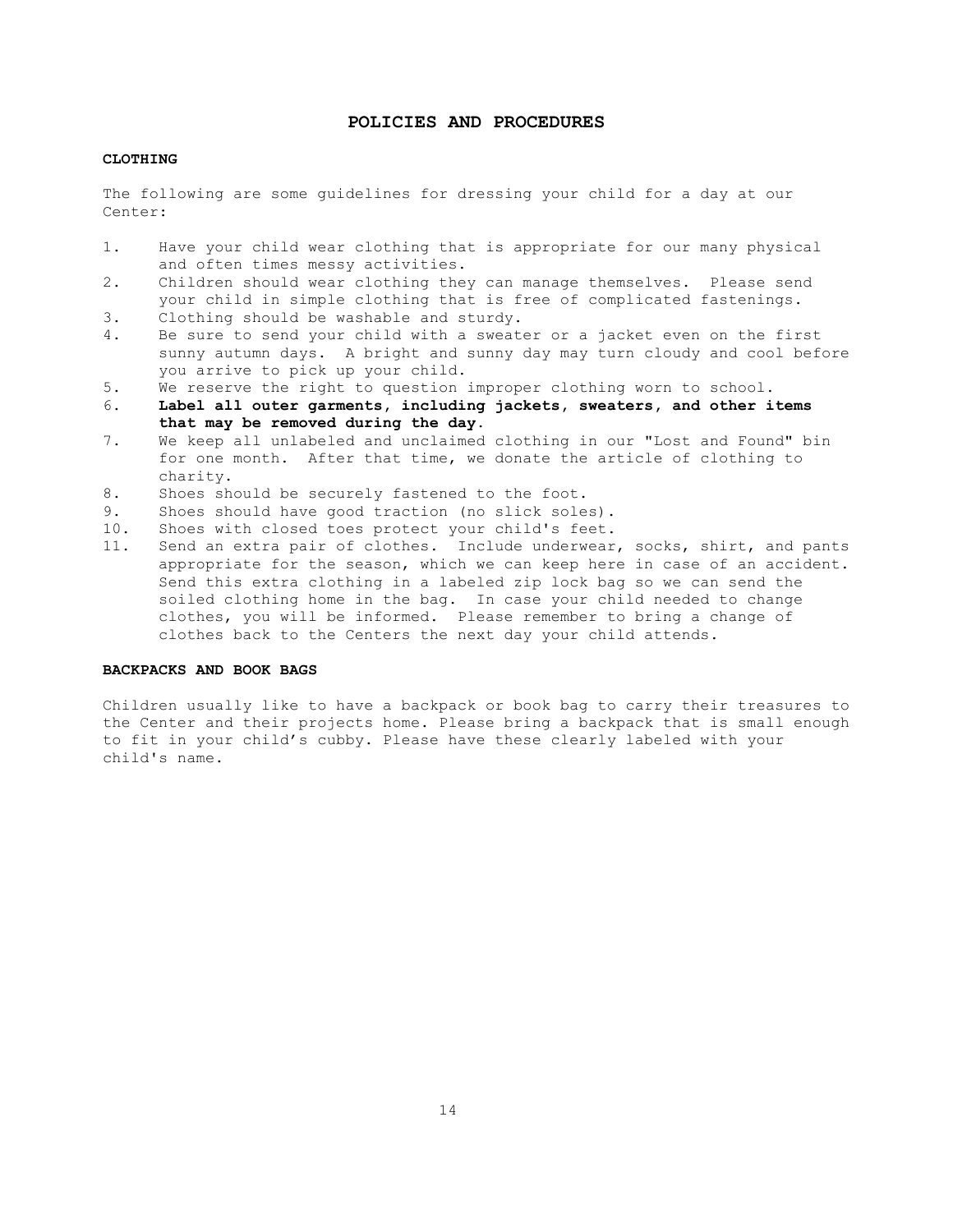## **HEALTH ISSUES**

#### **ILLNESS**

The health of your child, as well as all the children at our Centers, is of utmost importance to us. It is for this reason we ask for the child's physician to examine him/her and fill out the forms. The State of California requires that we have on file the child's up-to-date immunization record and tuberculosis clearance.

You will be notified and your child sent home if he/she appears to have any symptoms of illness during the day. Your child will be separated from the other children and kept safe, warm and comfortable until you, or your designated person, arrives. When a child is sent home ill, he/she may not return the following day unless the parent brings a note from the doctor stating that the child is well enough to return. If you are in doubt whether your child is ill, please keep your child home rather than exposing other children to possible illness.

For those parents who are unable to pick up their child as required, it is necessary to have an emergency back-up plan (a relative or friend) who can do this for you.

Your child will not be admitted to the Centers if any of the following symptoms of illness are present and children developing these symptoms during the day will be sent home:

- \* Cold less than 3 days old
- \* Fever of 100 degrees or more
- \* Runny nose only if (thick or colored secretions and the child is not able to participate in activities
- \* Watery or inflamed eyes
- \* Sore throat
- \* Constant Cough
- \* Diarrhea
- \* Vomiting
- \* Abscess
- \* Draining sores or burns
- \* Rash until determined it is not contagious

Please keep you child home for **24 hours** for the medication to work.

## **COMMUNICABLE DISEASES**

If your child has symptoms of a contagious (communicable) disease (such as mumps, chicken pox, pink eye), please notify us at once so the parents of the children who have been exposed may be notified via email. The child needs to be free of the symptoms and fever for at least 24 hours before returning to the Centers.

## **HEAD LICE INFESTATION**

Parents are responsible to report cases of head lice infestations to the Director. Parents of children who have been exposed will be notified so that proper action can be taken. For more detailed information, call your doctor, the Public Health Department (818-340-3570).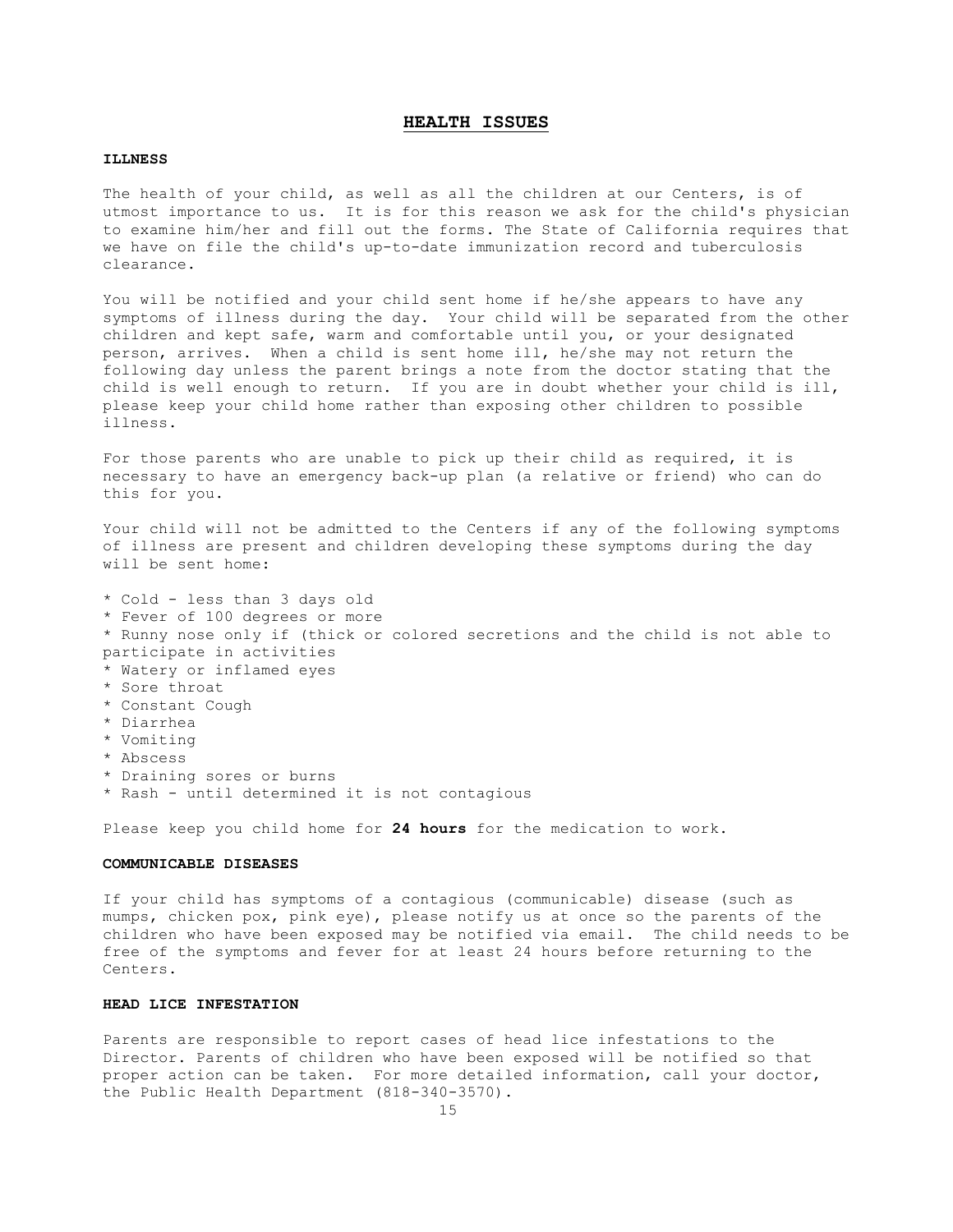#### **MEDICATION**

The State of California Department of Social Services states that the Center's personnel may assist any child, who is required to take medication during the day.

At Village Infant/Toddler Center and Preschool we will dispense only physician prescribed medications and over the counter medication, but they must be accompanied by physician's instructions as well as a medication form filled out by the parent and signed by the doctor.

All medication will be kept in the locked medicine cabinet or locked box in the refrigerator (if necessary). It is the parent's responsibility to give the Director/Teacher the medication and fill out the Medication Authorization Slip. PLEASE DO NOT LEAVE THE MEDICATION IN YOUR CHILD'S BACKPACK!

Medication must be in its original container with an unaltered label. When the medication is no longer needed, it will be returned to the parent.

#### **ACCIDENT OR INJURY**

We at Village Infant/Toddler Center and Preschool take every precaution to insure the health and safety of the precious children entrusted to us. However, we know that when we have a group of exuberant, fun-loving children together accidents or injuries may occur.

In case of accident or injury we will attempt to immediately contact a parent. If we cannot reach you, we will call an ambulance or paramedic if the case warrants it. Until the arrival of the parent, physician or paramedic, the Director will make all decisions about the care of the child. You will be expected to assume responsibility for any expense resulting from the incident. It is for you and your child's benefit that we have up-dated phone numbers, emergency numbers and any other pertinent information. You will be asked to resubmit these forms at the time you renew your child's registration each year.

Any injury occurring that requires the attention of a physician must be reported to the Department of Social Services. This is the Director's responsibility, but parents need to supply certain information, such as the name of the doctor, what the diagnosis was and what treatment was recommended. The Center's staff will handle minor injuries, such as scratches, bumps, and scraped knees. The parent will be notified by phone when any minor injuries occur.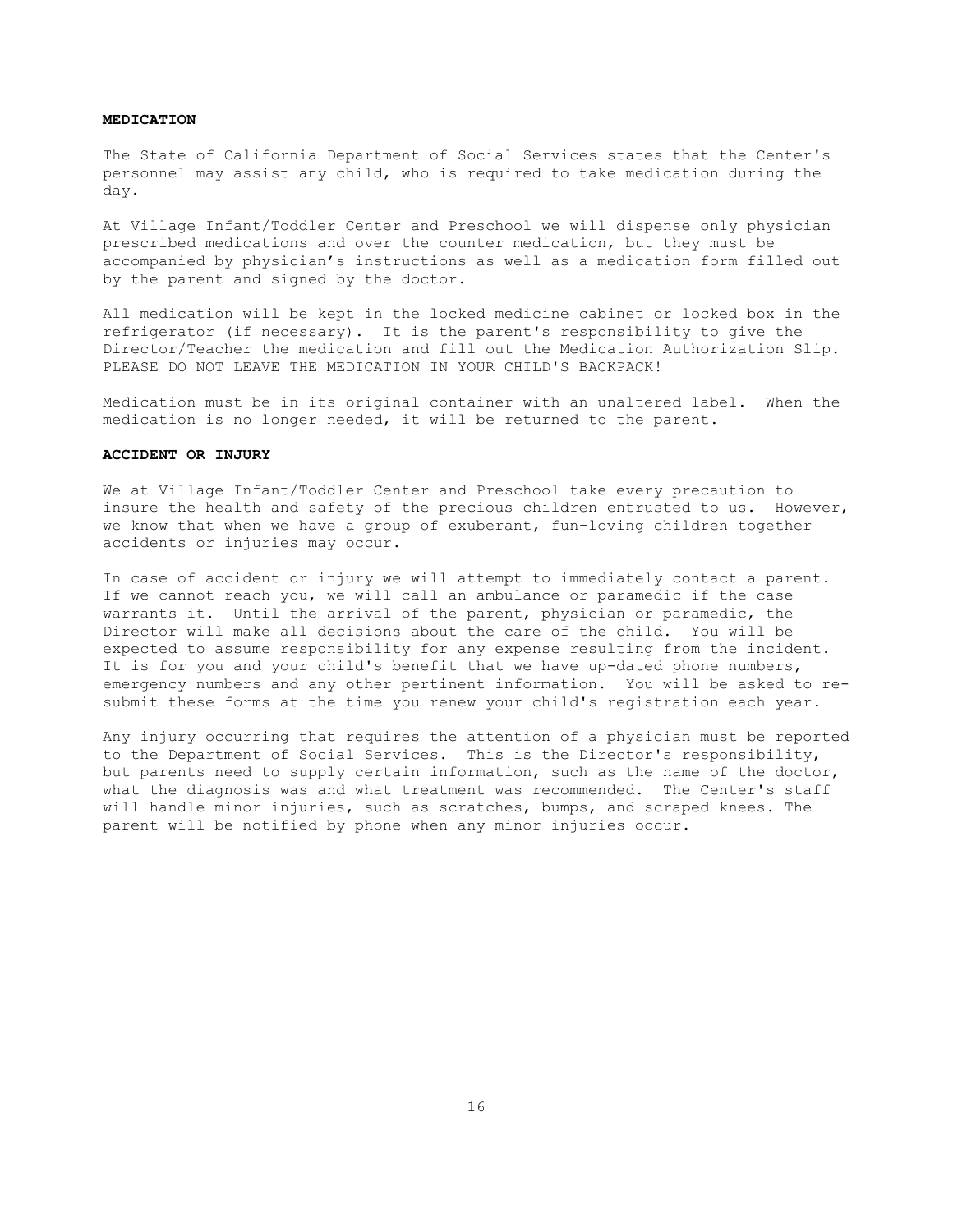#### **DISCIPLINE**

Village Infant/Toddler Center and Preschool is a Christian School, where love and forgiveness are a part of our discipline. Therefore, physical punishment will not be used at any time by the staff nor will we permit a parent to strike his/her child or any other child on the Center's premises.

- 1. A majority of the discipline will be to help the children remember our primary rules. To keep themselves and others safe.
- 2. If further discipline is needed, we will help the child identify the problem and see if he/she can solve it himself/herself. We will ask what can be done about the problem. The child will be reminded of the appropriate behavior.
- 3. We will redirect the child and offer alternatives to the child or children if they are having difficulty coming up with their own.
- 4. After all of the above measures have been tried several times the Director will then speak with the parent(s), or request a conference to keep the lines of communication and consistency open and to better serve the child. Parents are encouraged to do the same.
- 5. The Director is the final recourse in all disciplinary situations and may waive any disciplinary rule for just cause at his/her discretion or may have a child removed from school once all other avenues have failed.

#### **MANDATORY CHILD ABUSE REPORTING**

#### **CHILD ABUSE REPORTING OBLIGATIONS**

Under California law, any staff member who suspects that a child's physical or mental health or welfare may be affected by abuse or neglect must call and report it to the Police Department or the Department of Social Services as soon as possible.

Staff members are expected to:

- 1. Immediately report to law enforcement authorities the reasonable suspicion of child abuse in cases of personal injury, sexual assault/abuse, neglect, and emotional maltreatment.
- 2. In cases of neglect involving inadequate supervision in which the child is in no immediate danger nor is there any evidence of severe and persistent neglect, an information report will be made and the Director may choose to meet with the family for a follow-up conference to discuss or regarding alternate care options.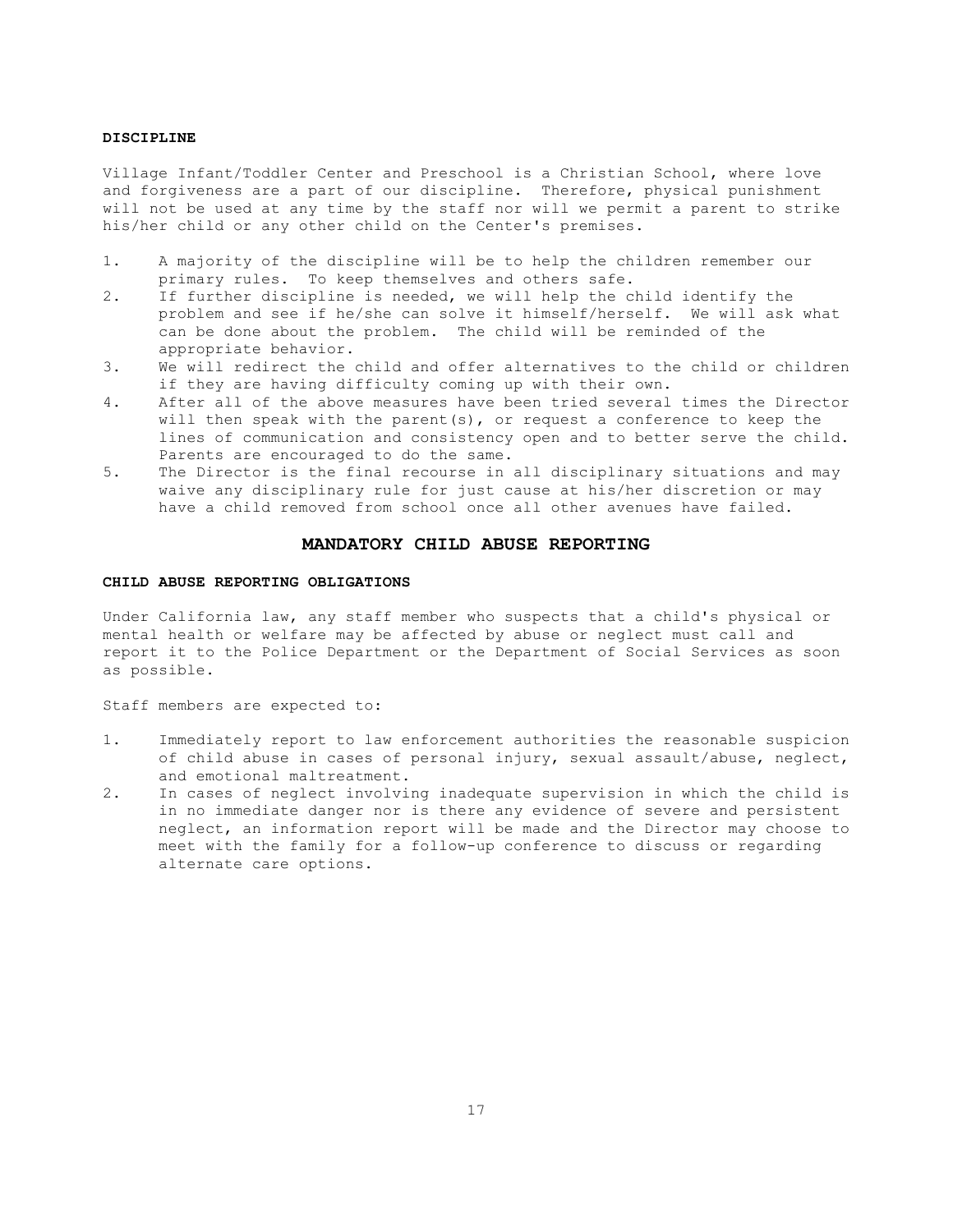#### **EMERGENCY PREPAREDNESS**

#### **FIRE AND EARTHQUAKE DRILL PROCEDURES**

The State of California requires that we have a fire drill monthly and an earthquake drill quarterly so the children will know what to do in case of these emergencies.

#### **FIRE DRILL**

The drill will consist of short rings for 30 seconds. The children are to line up in an orderly manner and follow the teacher to the alley fence. Explain the importance of the fire drill to your child, how to leave the building rapidly, quietly and in an orderly manner so everyone will be safe.

#### **EARTHQUAKE DRILL**

The drill will consist of the children remaining in the school room in a "tucked" position until the Director decides it is safe to leave the room. The children will then go to the evacuation station on the playground. (See Appendix II for Emergency Evacuation)

#### **STORMY WEATHER**

When stormy weather hampers safe driving conditions, listen to radio KNX or local stations for School Closure News.

## **CHILDREN'S RELEASE**

Children will be held at the Centers until it is safe to leave. They are to be signed out by their parents or an authorized adult. The Staff is committed to the children entrusted to us. Be assured your child will be cared for at all times. All of the staff has current First Aid and CPR certification.

Above all DO NOT PANIC. Remain calm and listen to your radio for emergency information. We will put a message on the answering machine letting you know the status of the Centers and children. Please see the Appendix for a complete evacuation plan.

#### **EMERGENCY KITS**

An Emergency Kit filled with of food and water is provided for each child. You do not need to provide any food for this kit. These kits have a 3 day supply of rations.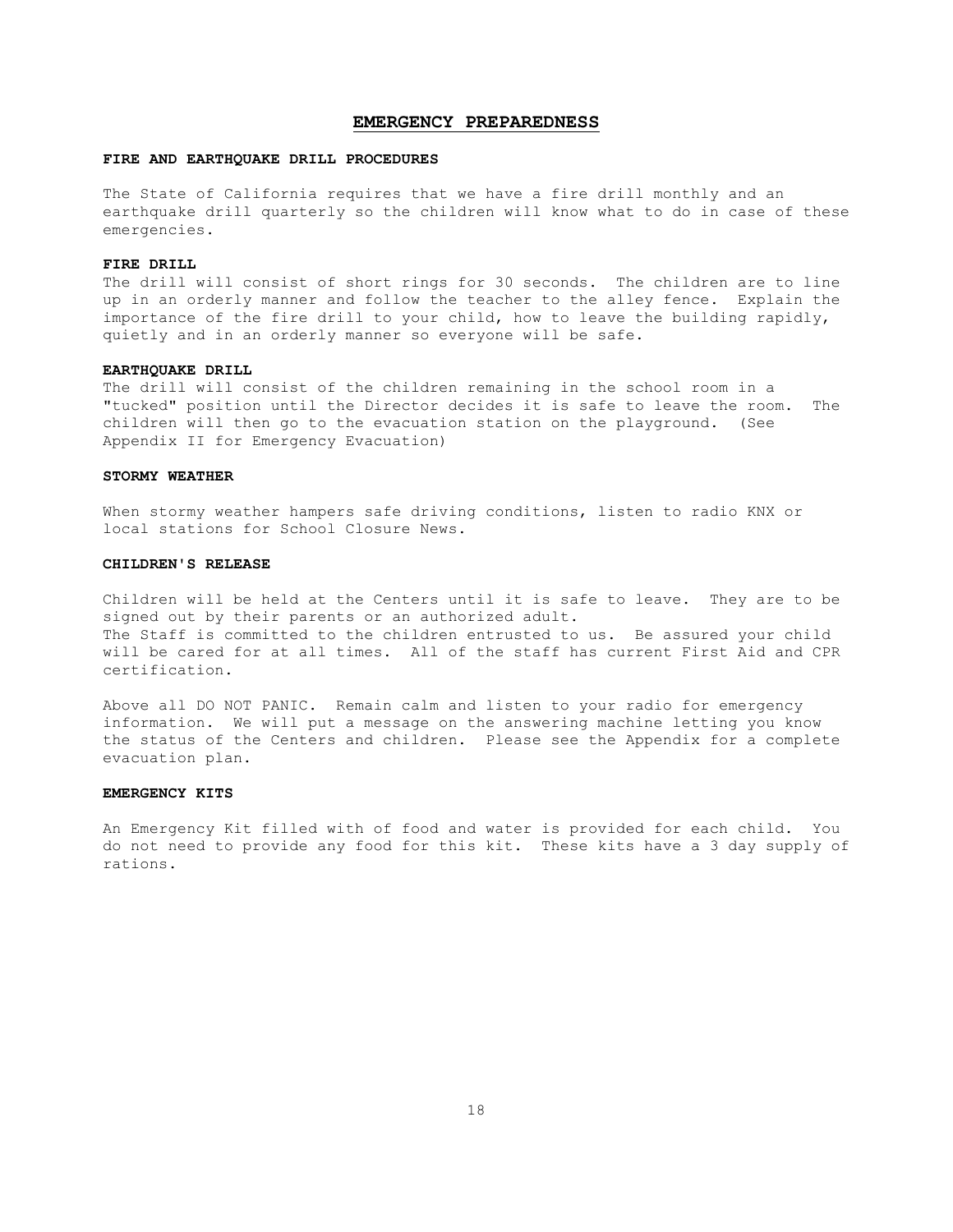#### **SPECIAL DAYS AND PROGRAMS**

#### **CHAPEL**

Chapel Services for the children in our Toddler and Preschool programs are the  $1<sup>st</sup>$  and 3rd Thursday of each month from 10:30 - 10:45 A.M. The Pastor and staff of Village Church conducts Services.

Parents are invited and encouraged to attend Chapel Services. We encourage you to bring your child to the Worship Service at Village Church when it is our turn to sing.

## **BIRTHDAYS**

We want to celebrate the birth and life of your child. Birthdays are an important time in your family's life as well as in the life of our Center's. The day of the birthday you may send a special treat, which your child will distribute during the afternoon snack time.

If you will have a birthday party for your child and invite all the children at the Centers, these invitations may be passed out here. If you will invite only part of the children, we ask that you mail these invitations.

#### **COME PLAY WITH ME NIGHT**

Come Play With Me Night is held at the end of September for our Infant/Toddler and Preschool Programs during which time the teachers meet with the parents and children. We then explain the objectives, curriculum, philosophy, projects and upcoming calendar events for the year. This also will be a fun evening for you as parents to explore with your children different areas in the room in which your child learns through their play experiences everyday. We will also inform parents how we will communicate with them.

## **CLASS PICTURES**

In the fall of each year our children's pictures are taken. You may purchase the class package (in our Preschool Program) with your child's individual pictures or just a class picture. You are not under any pressure to purchase. However, we deeply desire that each child be on the class picture.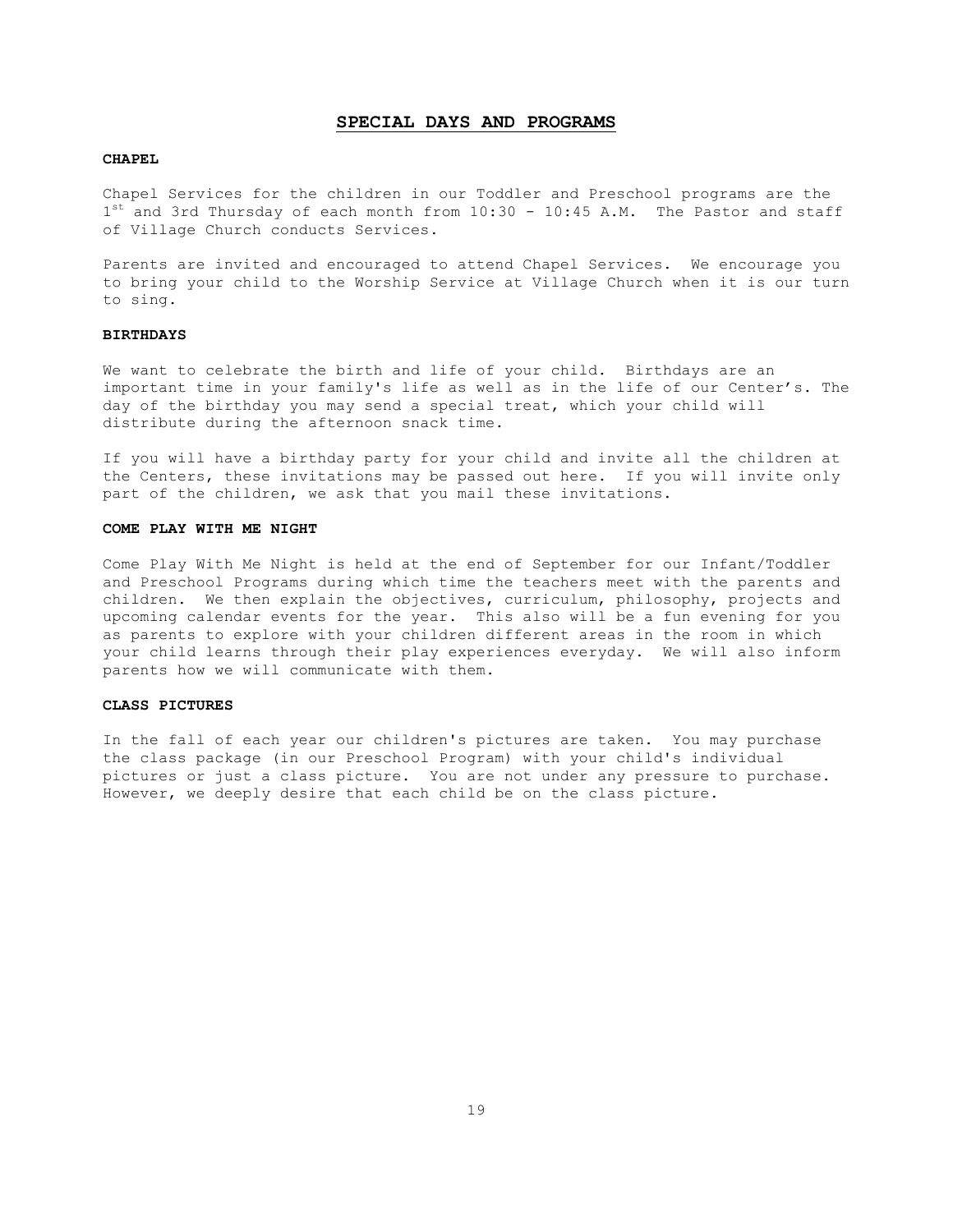## **PARENT-TEACHER DEVELOPMENTALS**

There will be two developmentals held each year in our Preschool Program and four developmentals held each year in our Infant/Toddler Program. The teachers will have a written evaluation of each child, ask what the parent is observing in the child and answer questions. These meetings will be held with your child's primary caregiver or teacher.

#### **CHRISTMAS PROGRAM**

This is a charming morning when the children of our Toddler and Preschool Programs tell in their own way the story of the Nativity of our Lord Jesus with action, words, and song.

#### **PRE-K FAREWELL**

It is a day in June just for the children who will be going into Kindergarten in the Fall. As we celebrate this exciting time in your child's life it is sure to be a special time of fellowship and fun for the whole family.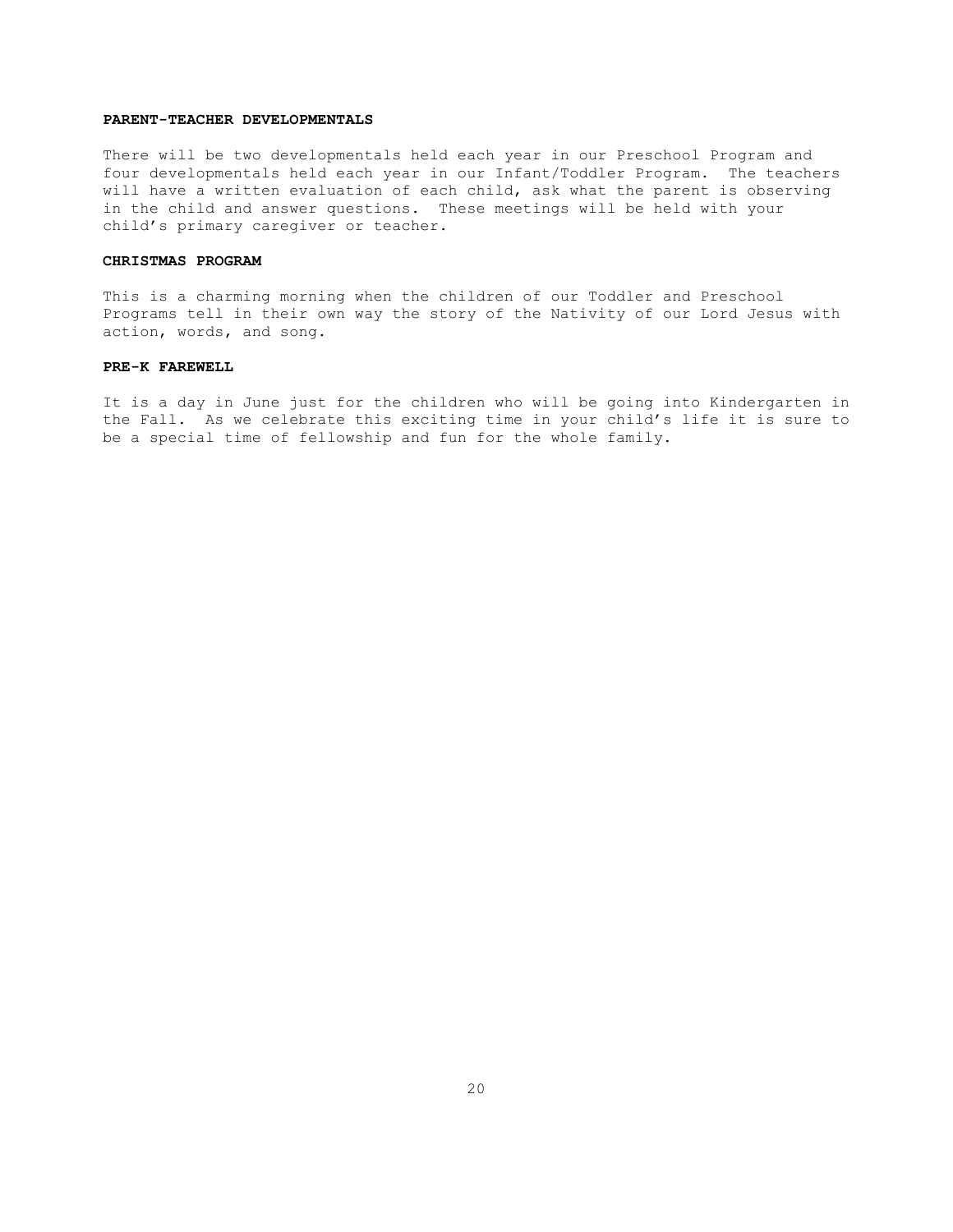## **ESPECIALLY FOR PARENTS**

#### **NEWSLETTERS**

A monthly newsletter will be sent home at the beginning of each month in which we recap what we did and look forward to what you and your child can expect in the next month. There will be a place for any requests we may have for parent help and participation. **Please read your newsletter carefully**. Put it up in a prominent place and refer to it throughout the month. If you have any questions, please do not hesitate to talk with your child's Primary Caregiver/Teacher or Director.

#### **OTHER FORMS OF COMMUNICATION**

There will be periodic notes sent home as reminders or requests. Check your email or your child's mailbox for notes from us to you.

## **VOLUNTEERS**

We welcome volunteers as a way of improving, upgrading, and enriching our Centers. We rely on parents to help with some of our projects, such as baking by sending ingredients or coming to help. Volunteers also receive a sense of ownership for the Center's operation. Volunteerism is not only a valuable resource, but enables Christians to be good stewards of their talents as well as their treasures. If you have a gift, talent, hobby, or special interest, which you would like to share with us, please contact your child's Primary Caregiver/Teacher or the Director.

#### **COMPLAINTS**

When people work closely together, there is bound to be misunderstandings and complaints. We at Village Infant/Toddler Center and Preschool desire to follow Jesus' principals in resolving disputes. According to Matthew 1:8, and with an attitude of prayer and desire for resolution we suggest:

- 1. Go to the person with whom you are having a misunderstanding. Try and talk out the problem. Look at it from the other person's viewpoint. Listen carefully to each other.
- 2. If unresolved, the next step is to go to the Director. Talk about the complaint or misunderstanding. Bring an open mind and heart to the meeting.
- 3. If you still feel the issue has not been resolved to your satisfaction, talk with the Village Church Pastor.
- 4. The Village Church Elder Board, Director, and the Pastor are the final step in coming to a resolution.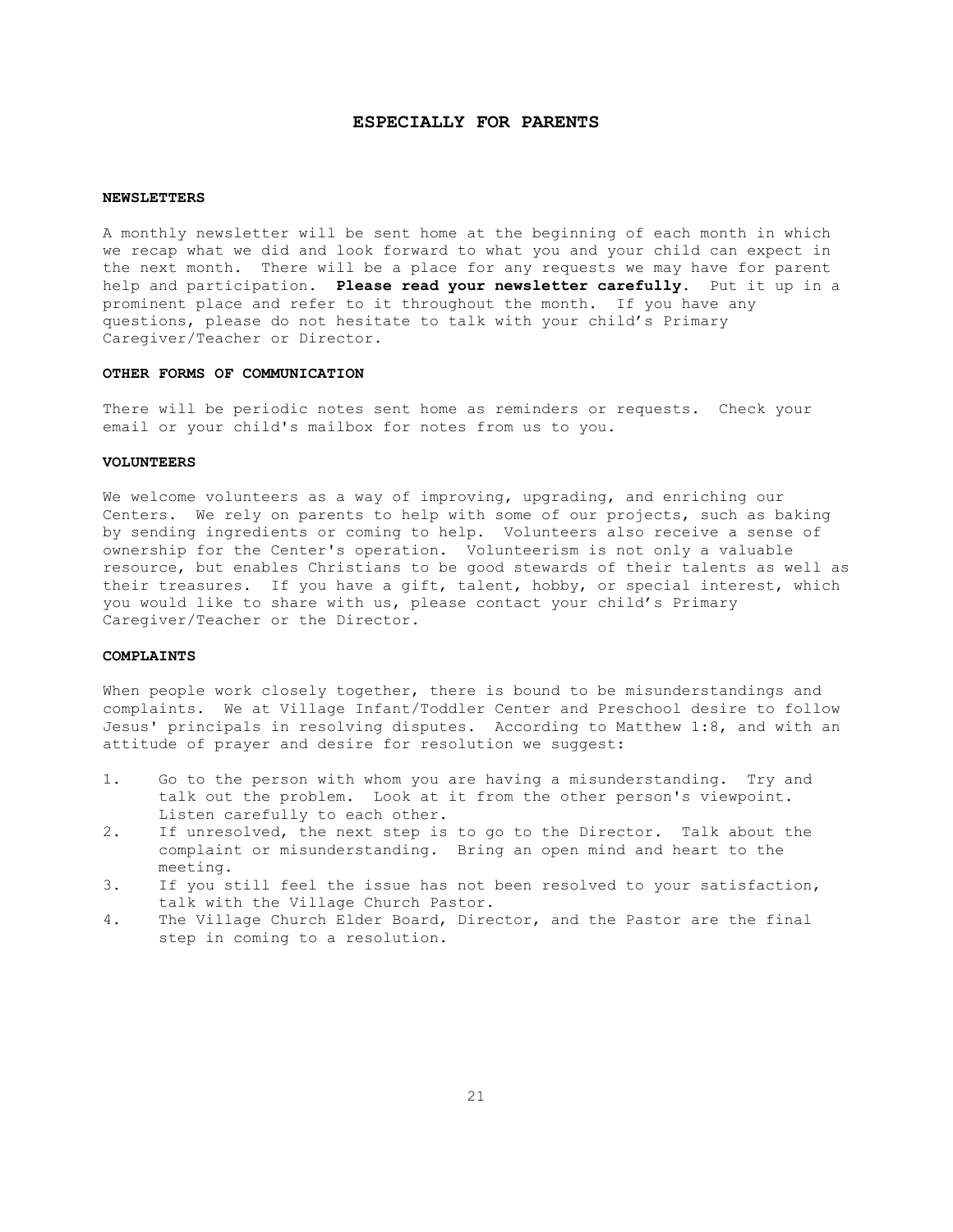## **APPENDIX I**

#### **EVACUATION PLAN - AN OVERVIEW**

To better care for our children we are passing this information on to you so that in case there is an emergency, you will know where to locate your child. The children will only be removed from the premises if the Fire or Police personnel direct us.

We anticipate having to remove the children if there is danger from fire, gas leak, or toxic spill in the area. Should a major earthquake occur, we would remain at the Center's if at all possible.

Our evacuation plan is set in three stages, ranging from localized to an areawide emergency.

First Step: Evacuate the children to the playground. We will do this if, for example, there is a localized fire in the church.

Second Step: Remove the children from the school grounds and walk the children to Foy Park, where we would remain for as long as necessary. We would remove the children from the school in this manner only if necessary, only if it was safe and only if the situation warrants it.

Third Step: Remove children from this area. This would be done by order of the Police or Fire Department. Village Infant/Toddler Center and Preschool is under contract with Village Christian Bus Company for emergency use. In the event we need to evacuate, school buses will take all the children and staff to St. Joseph Hospital 501 S. Buena Vista Burbank, CA 91505.

It is important to remember that normal pickup procedures do apply in an emergency. We can only let children leave with persons identified on the children's emergency release form. If we do not know the person, identification will be required.

The three steps: 1. Evacuate to the playground 2. Evacuate to Foy Park 3. Evacuate to St. Joseph Hospital 501 S. Buena Vista Burbank, CA 91505.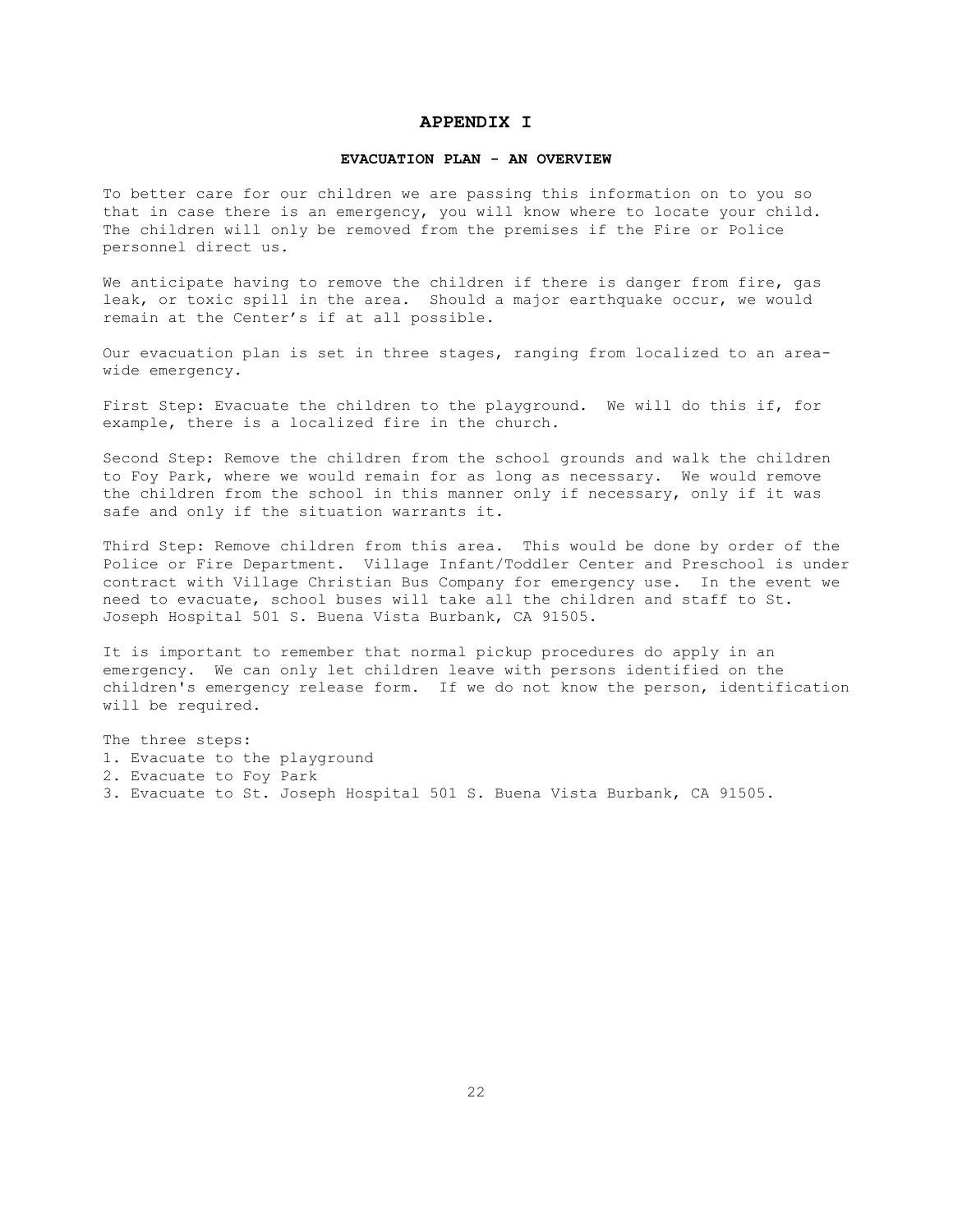## **APPENDIX II**

## **PLAYGROUND SAFETY**

Each child is unique and valuable - a precious treasure from God. Therefore, we desire to create a safe, healthy environment where the children may have fun within the limits of safety. For this reason, rules for the correct use of play equipment need to be made and enforced. We will go over and explain these rules in the Centers.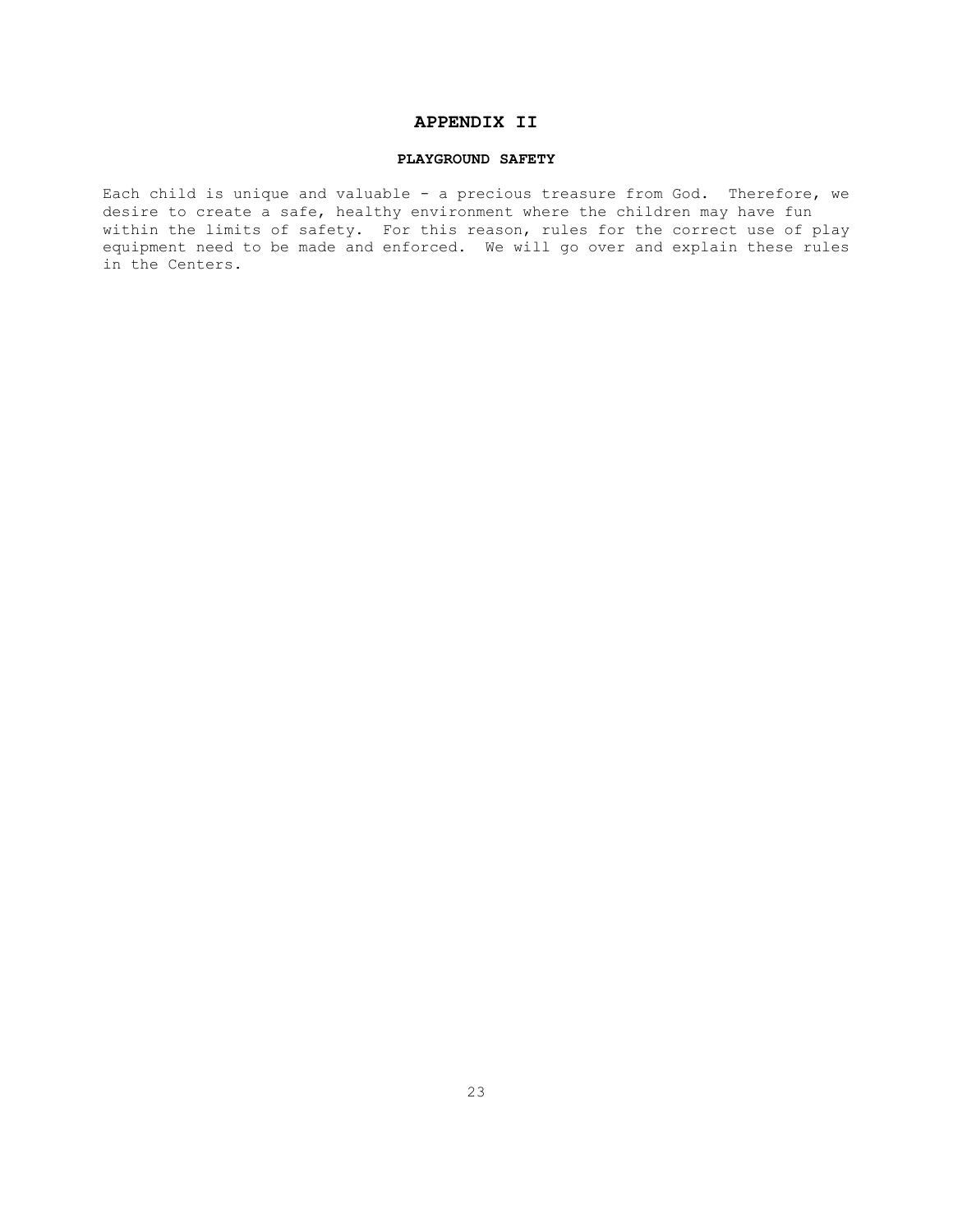## **APPENDIX III**

## **RIGHTS OF THE CHILDREN**

The State of California (#101223) states that each child shall have personal rights that includes, but are not limited to the following:

To be accorded dignity in his/her personal relationships with staff and other persons.

To be accorded safe, healthful, and comfortable accommodations, furnishings, and equipment to meet his/her needs.

To be free from corporal or unusual punishment, infliction of pain, humiliation, intimidation, ridicule, coercion, threat, mental abuse, or other actions of a punitive nature.

To be informed and to have his/her authorized representative, if any, informed by the licensee of provisions of law regarding complaints.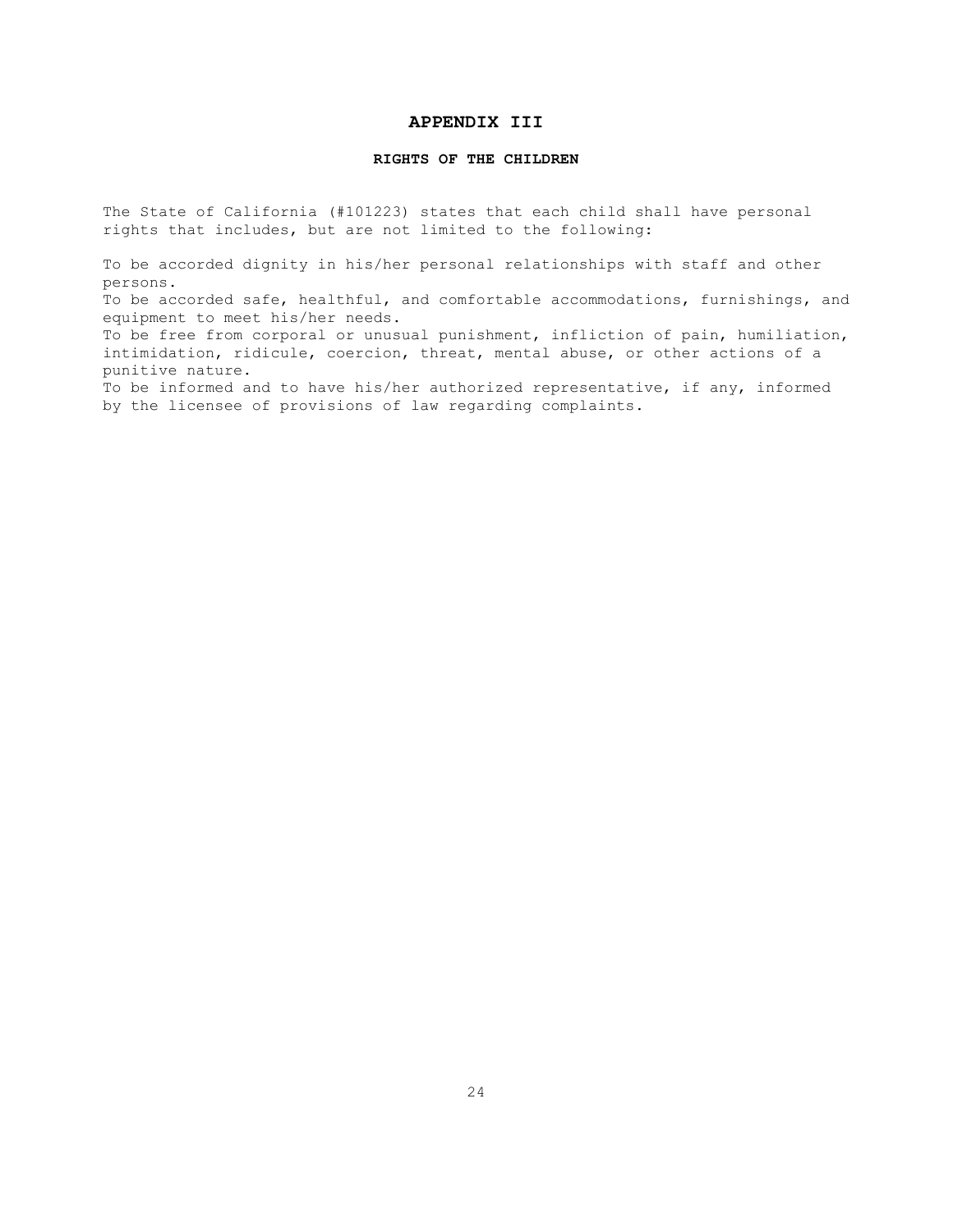## **APPENDIX IV**

## **RIGHTS OF LICENSING AGENCY**

The licensing person from the Department of Social Services is permitted by Title 22 to make an unannounced visit to the Centers and check the children's files.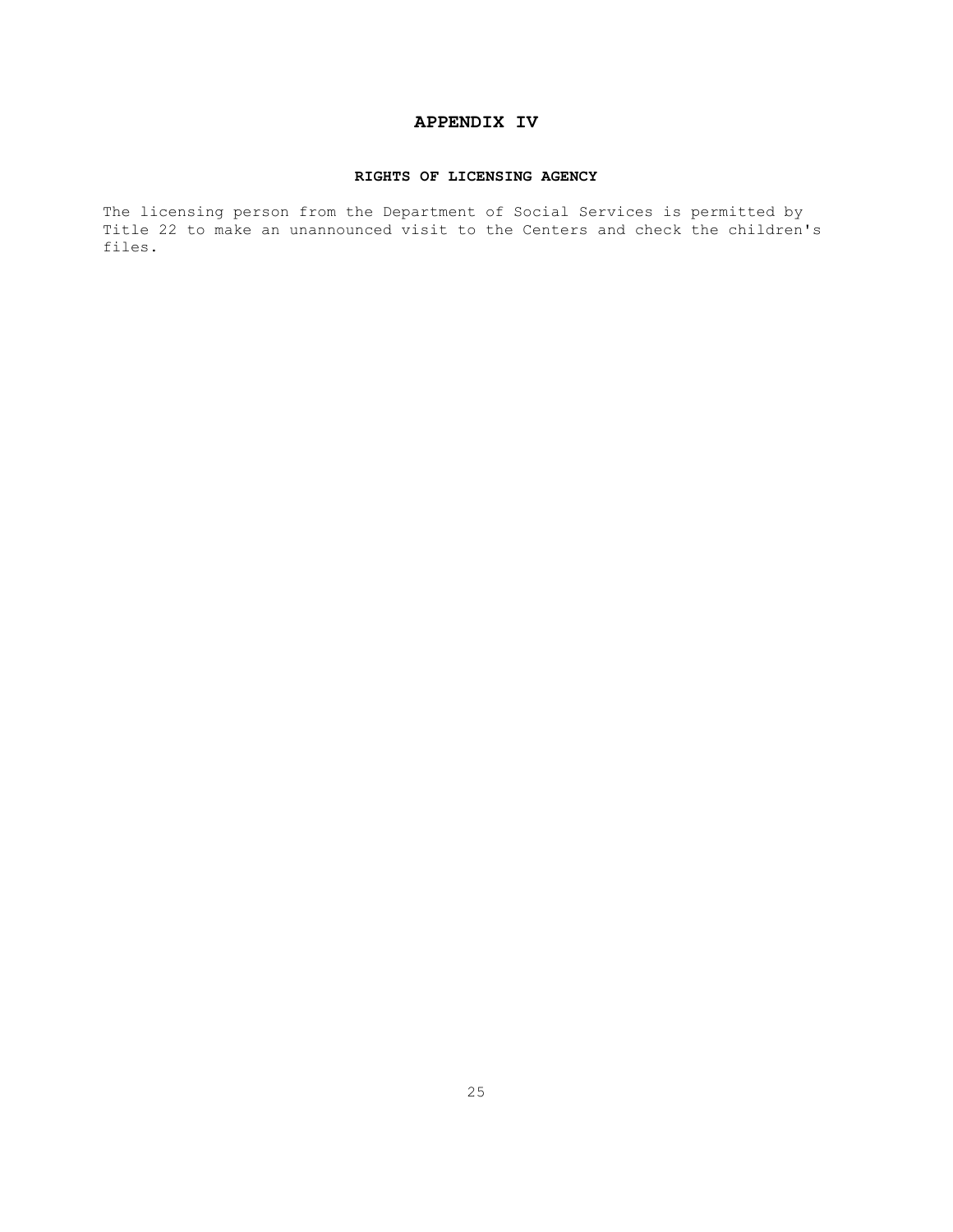## **APPENDIX V**

## **FEES**

| Infant/Toddler   |                     |
|------------------|---------------------|
| <b>Half</b> Day  | <b>Full Day</b>     |
| 8:30 AM-12:30 PM | $7:00 AM - 6:00 PM$ |

| 5 Days | \$965.00 | \$1,085.00 |
|--------|----------|------------|
| 3 Days | \$835.00 | \$935.00   |
| 2 Days | \$685.00 | \$777.00   |

# **Preschool 2-Year Olds Half Day Full Day 8:30 AM-12:30 PM 7:00 AM – 6:00 PM**

| 5 Days | \$704.00 | \$818.00 |
|--------|----------|----------|
| 3 Days | \$552.00 | \$628.00 |
| 2 Days | \$508.00 | \$558.00 |

# **3-5 Year Olds Half Day Full Day 8:30 AM-12:30 PM 7:00 AM – 6:00 PM**

| 5 Days | \$674.00 | \$788.00 |
|--------|----------|----------|
| 3 Days | \$522.00 | \$598.00 |
| 2 Days | \$478.00 | \$528.00 |

Registration fee \$125.00 and 2 weeks tuition due at the time of registration are **Non-refundable**  $$25.00$  late fee (if not paid by the  $10^{th}$  of the month) 10% discount for siblings \$85.00 for extra days infant/toddler \$75.oo for extra days preschool